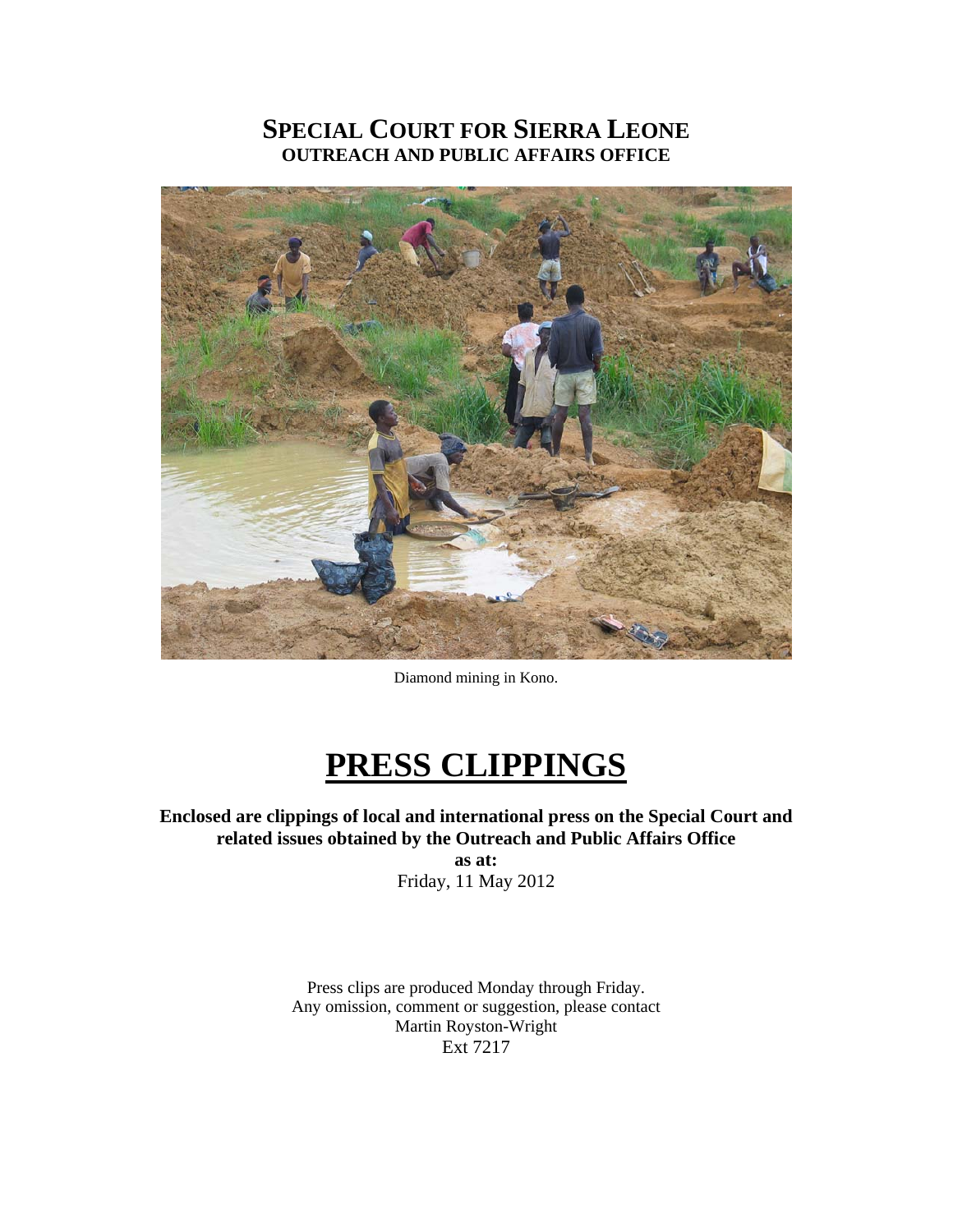| <b>Local News</b>                                                                |             |
|----------------------------------------------------------------------------------|-------------|
| Taylor's Defence to Counter Prosecutor Sentencing Recommendation / The Exclusive | Page 3      |
| PC Backs Charles Taylor's Judgment / New Vision                                  | Page 4      |
| <b>International News</b>                                                        |             |
| Africa: Courts in Charge of (Re)writing History? / AllAfrica.Com                 | Pages 5-6   |
| Defence Says 80 Years for Charles Taylor 'Excessive' / SAPA-AFP                  | Page 7      |
| Charles Taylor and the Fallacy of the Special Court / The Patriotic Vanguard     | Pages 8-10  |
| Reparation Will Be Resisted, If / The New Dawn                                   | Pages 11-12 |
| ICC Must Not Succumb to Selective Justice / Arab News.Com                        | Pages 13-14 |
| Kimberley Process Diamond Certification Scheme Chair Reflects/ Diamond News.Com  | Page 15     |
| 80 Years for Charles Taylor Would be 'Excessive': Defence / Capital FM News      | Pages 16-17 |
| If Charles Taylor Can Be Tried for War Crimes, Why Not Kissinger? / The Nation   | Pages 18-19 |
| D-Day for the ICC in Africa / Daily Maverick                                     | Pages 20-21 |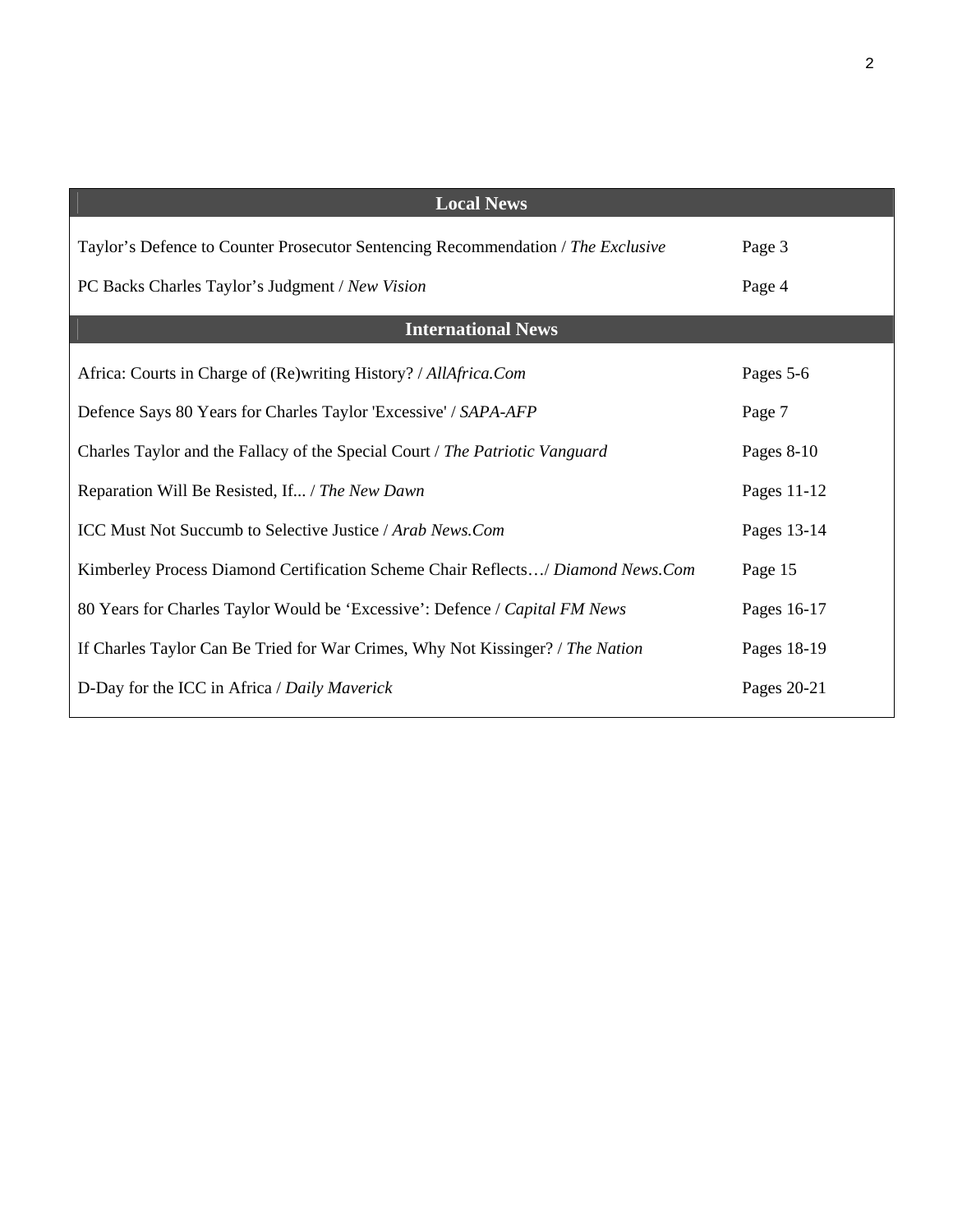# Taylor's defense to counter prosecutor sentencing recommendation

The defense for Charles Taylor is expected to submit its counter-recommendation Thursday after prosecutors said the former Liberian president deserves an 80-year sentence for a war crimes conviction.

Taylor was found quilty last month of aiding and abetting war crimes in neighboring Sierra Leone's civil war.

"Should the trial chamber decide to impose a global sentence, 80 years' imprisonment would be appropriate," said Brenda Hollis, chief prosecutor for the Special Court for Sierra Leone.

In the statement last week, the prosecutor said the sentence reflects the gravity of the crimes.

"But for Charles Taylor's criminal conduct, thousands of people would not have had limbs amputated, would not have been raped, would not have been killed." Hollis said. "The recommended sentence provides fair and adequate response to the outrage these crimes caused in victims, their families and relatives."

Last month's landmark ruling by the international tribunal was the first war crimes conviction of a former head of state by an international court since the Nuremberg trials of Nazi leaders after World War II.

Taylor, 64, was found guilty of all 11

counts of aiding and abetting rebel forces in a campaign of terror that involved murder, rape, sexual slavery, conscripting children younger than 15 and mining diamonds to pay for guns.

Prosecutors accused Taylor of financing and giving orders to rebels in Sierra Leone's civil war that ultimately left 50,000 dead or missing. His support for the rebels fueled the bloody war, prosecutors said.

Prosecutors, however, failed to prove that he had direct command over the rebels who committed the atrocities.

There is no death penalty in international criminal law, and he would serve out any sentence in a British prison.

Taylor has been a pivotal figure in Liberian politics for decades, and was forced out of office under international pressure in 2003. He fled to Nigeria, where border guards arrested him three years later as he was attempting to cross into Chad.

His trial was at the special court for Sierra Leone in The Hague, Netherlands. U.N. officials and the Sierra Leone government jointly set up the tribunal to try those who played the biggest role in the atrocities. The court was moved from Sierra Leone. where emotions about the civil war still run high.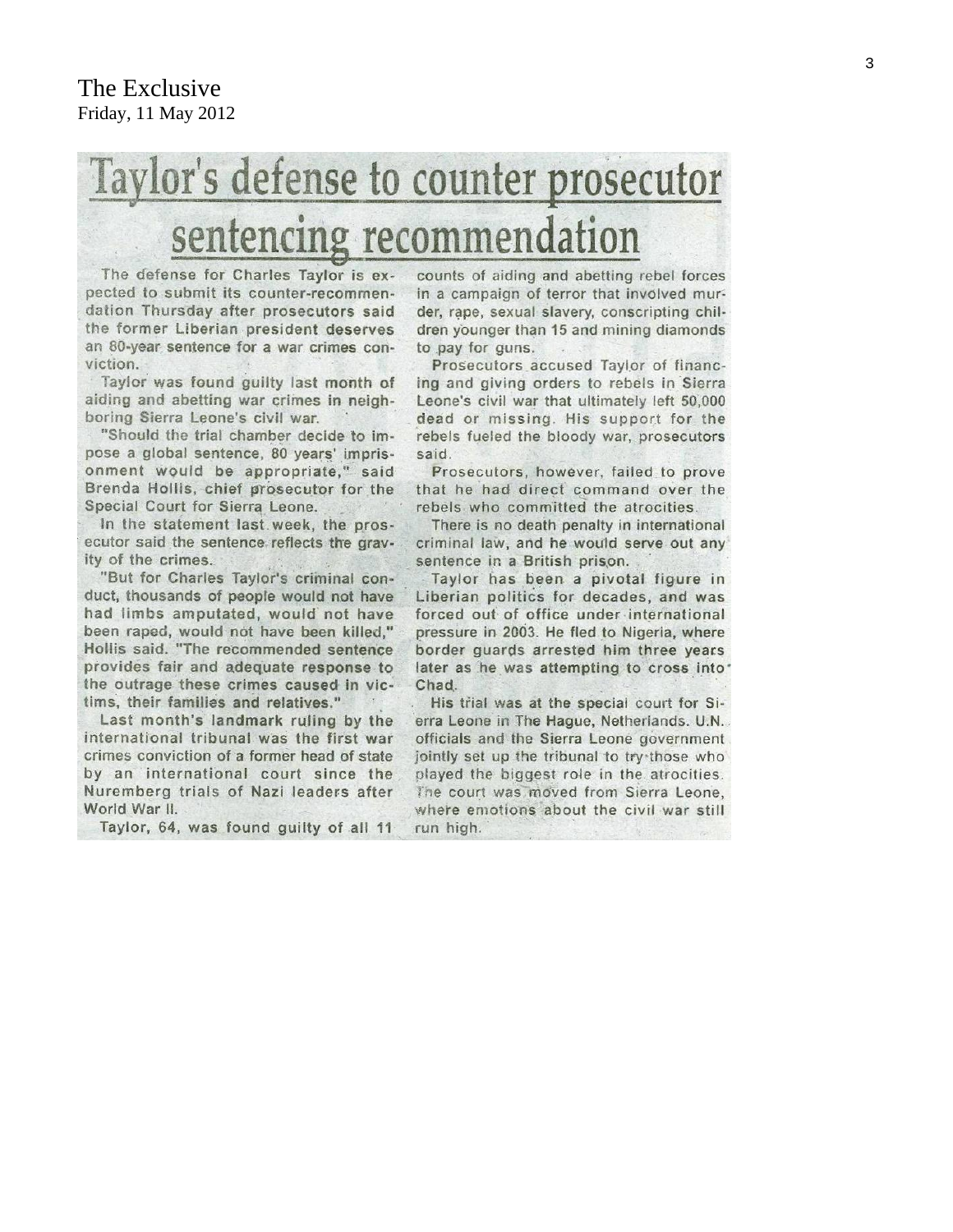

Liberian president Charles Taylor for aiding and abetting rebels in Sierra Leone's eleven years rebel war. PC Jalloh says that the work

by the international community is appreciating and a step in the

# PC Backs Taylor's Judger

provided opportunities for good number of Sierra Leoneans in the country.

He insisted that the Hague trial has served as a warning for leaders that human rights of people must be respected. Speaking about the development of his chiefdom, he said the challenges are many but that there are successes.

He highlighted the government's strides in infrastructural development including roads, energy and health among others. Chief Jalloh noted that projects implemented by the government are not small given that huge amount of money

is needed to implement them. The chief warned colleague paramount chiefs to dispense justice in their various chiefdoms judiciously, adding that the rights of people must be respected and promoted. "As chiefs you should condemn all forms of violence and abuse of human rights."

He said. He also stated that he has been working closely with the relevant stakeholders in the chiefdom including NGOs in the promotion of health and education. He said he has also provided scholarships for pupils and students a bid to build their capacity in the chiefdom.

right direction. The chief has also noted that the Special Court for Sierra Leone has Contd page 10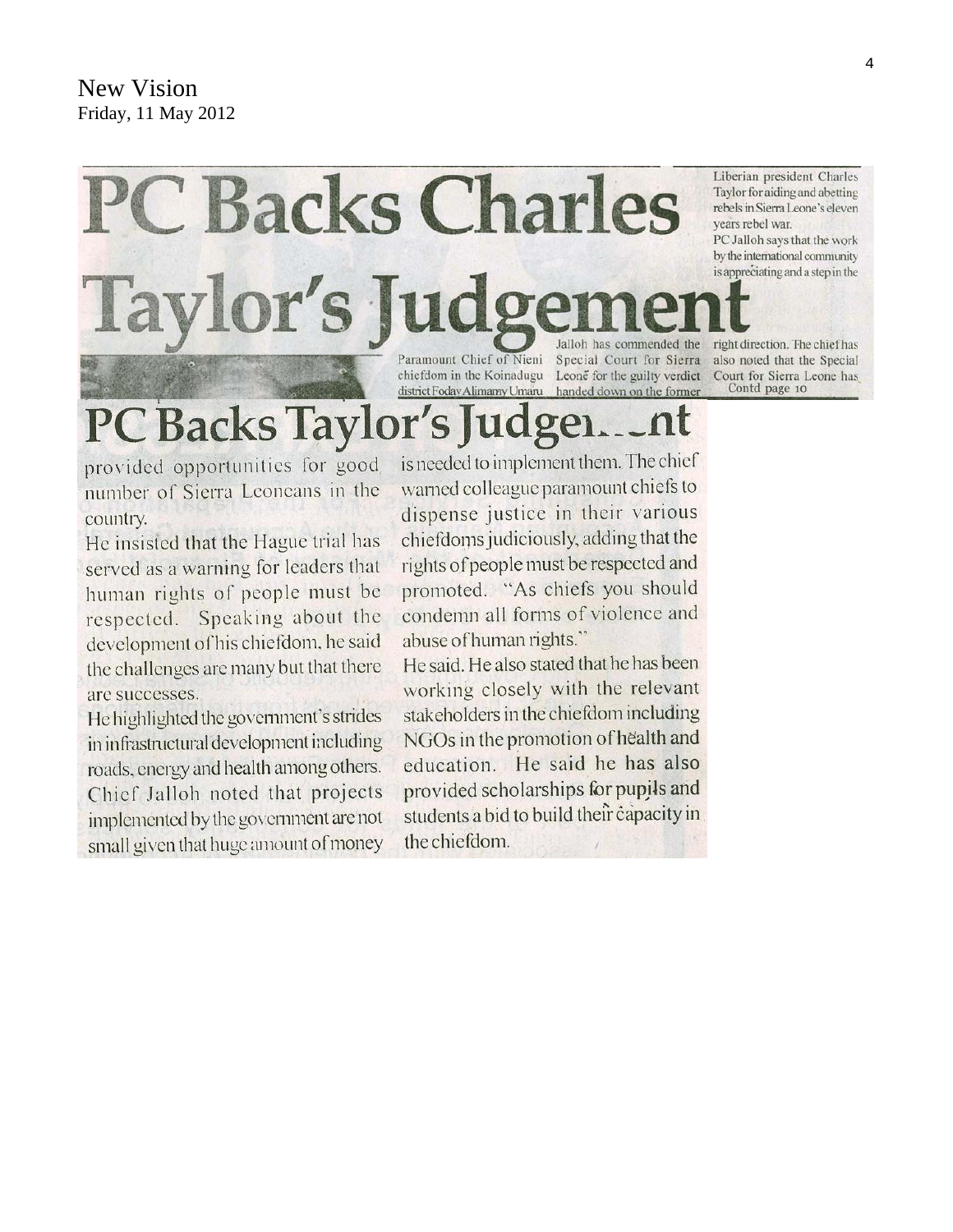AllAfrica.Com Friday, 11 May 2012 Opinion

#### **Africa: Courts in Charge of (Re)writing History?**

#### By Vincent Larochelle

Are international criminal courts serving political agendas rather than upholding legal principles of justice? The recent ruling on the Charles Taylor case raises troubling questions.

'[M]y only worry is that the whole system is not consistent with all the principles we know and love, and the system is not consistent with all the values of international criminal justice, and I'm afraid the whole system is under grave danger of just losing all credibility, and I'm afraid this whole thing is headed for failure'.

#### **- Justice Sow, alternate judge at Charles Taylor's trial.**

Judges of International Criminal Law sit in the no man's land between international politics and law. The judgement given by the Trial Chamber II of the Special Court for Sierra Leone (SCSL) on 26 April 2012 convicting former President of Liberia Charles Taylor of war crimes and crimes against humanity - is not just a legal declaration. It is also a politically sensitive statement of fact. Indeed, the Trial Chamber II's judgement conferred the weight of International Criminal Law's authority on a particular narrative of what happened in Sierra Leone during the civil war, and the extent of Charles Taylor's responsibility for these events.

What Justice Sow was trying to say last Thursday in his 'impromptu dissent', before his microphone was cut and the curtains dropped on the public gallery, is that the SCSL has a political agenda that is incompatible with some of the fundamental procedural and substantive requirements of a legal system. So long as this remains the case for the SCSL and similar courts, International Criminal Law is bound to remain a form of soft power used by and against governments in repentance of their past failures rather than a vehicle for the legal accountability of political actors, and the impunity of these actors is far from being a thing of the past.

One can only speculate as to what precisely Justice Sow meant when he said that 'there were no serious deliberations' in Charles Taylor's case. Less equivocal is his statement that 'under any mode of liability, under any accepted standard of proof, the guilt of the accused from the evidence provided in this trial is not proved beyond reasonable doubt'. What transpires from these statements is that the guilt of Charles Taylor was not established through a legal process, or at least not one in which judges give serious consideration to the proof presented by the Prosecution and Defence, and certainly not one which adheres to the principle of presumption of innocence (embodied in the necessity to prove culpability beyond reasonable doubt). This might explain why the SCSL has an almost perfect track record of conviction (with only one acquittal) despite hearing complex and time consuming cases. In mature legal systems, cases with a similar complexity and scope are notoriously unsuccessful. In the U.S. for example, the DiNorscio trial, which lasted years, was such a fiasco that it was made the subject of a movie.

Justice Sow's statement is not a dissenting judgement. It is an accusation brought against the SCSL which needs to be taken seriously. Other UN-mandated courts, for example the International Criminal Tribunal for Rwanda (ICTR), are open to the same criticism. Despite having jurisdiction to do so, the ICTR has refused to bring any indictments against any of the officers of the Rwandan Patriotic Army (RPA). In 2006, Human Rights Watch published, to no avail, its concern for the ICTR's failure to address violations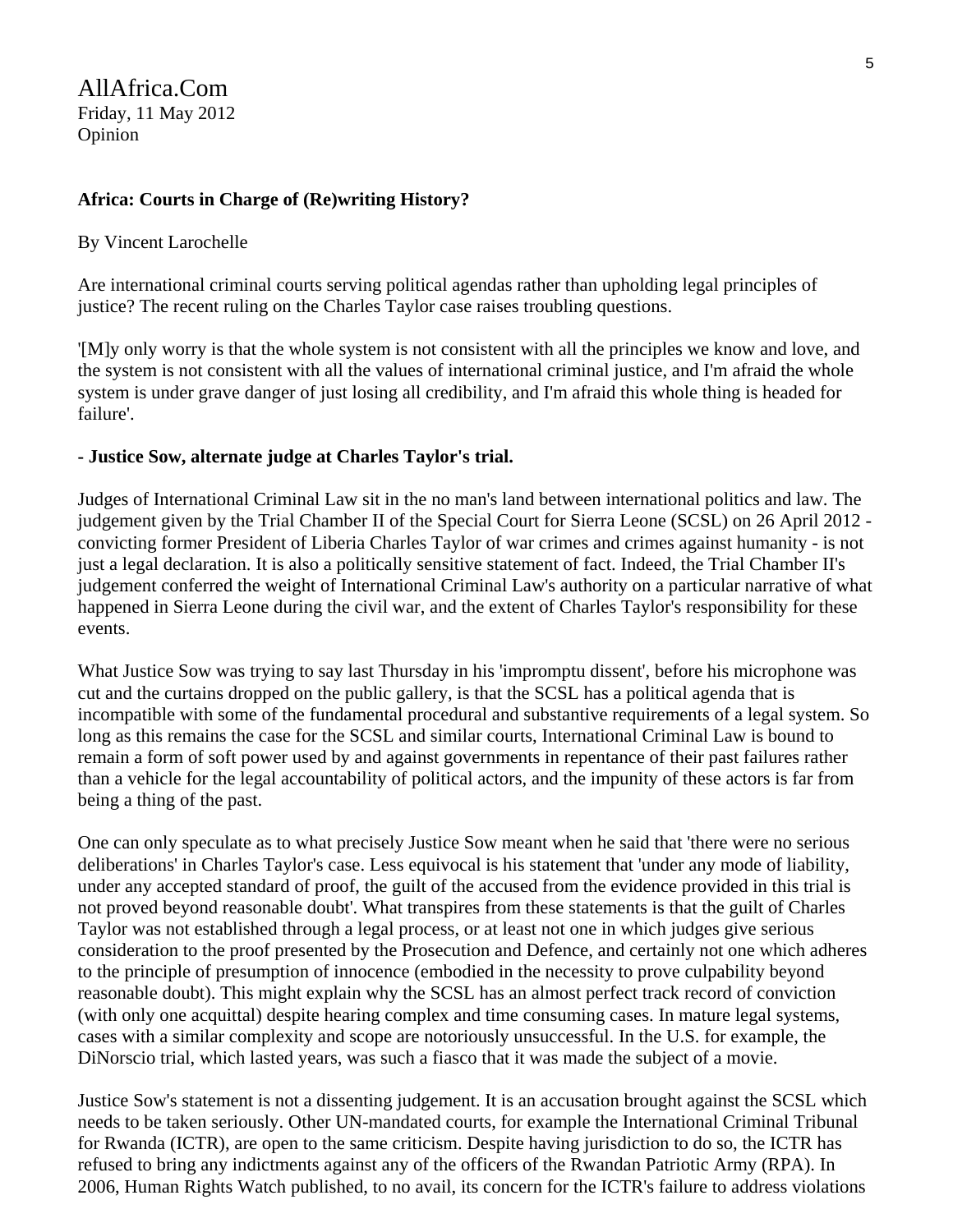of Humanitarian International Law by the RPA during 1994.1 In 2004, Filip Reyntjens commented that the post-genocide regime in Rwanda has prevented the ICTR from carrying out its full mandate. The ICTR's subjection to politics has caused it to fail in two respects. Firstly, it means that the RPA's actions were committed with impunity despite the existence of a jurisdiction to try them, which contradicts the very purpose of International Criminal Law. Secondly, and perhaps more importantly, the ICTR has contributed to rewriting history: the Rwandan genocide has obscured the fact that there was a civil war in Rwanda during the genocide.

Many are of the opinion that Charles Taylor deserves to spend the rest of his life in prison, and have hailed his conviction as a triumph of international justice. Nevertheless, if we are sacrificing the fundamental principles of legal systems in order to appease the exigencies of politics and public opinion, we are lynching both Charles Taylor and the ideal of international criminal law itself at the same time.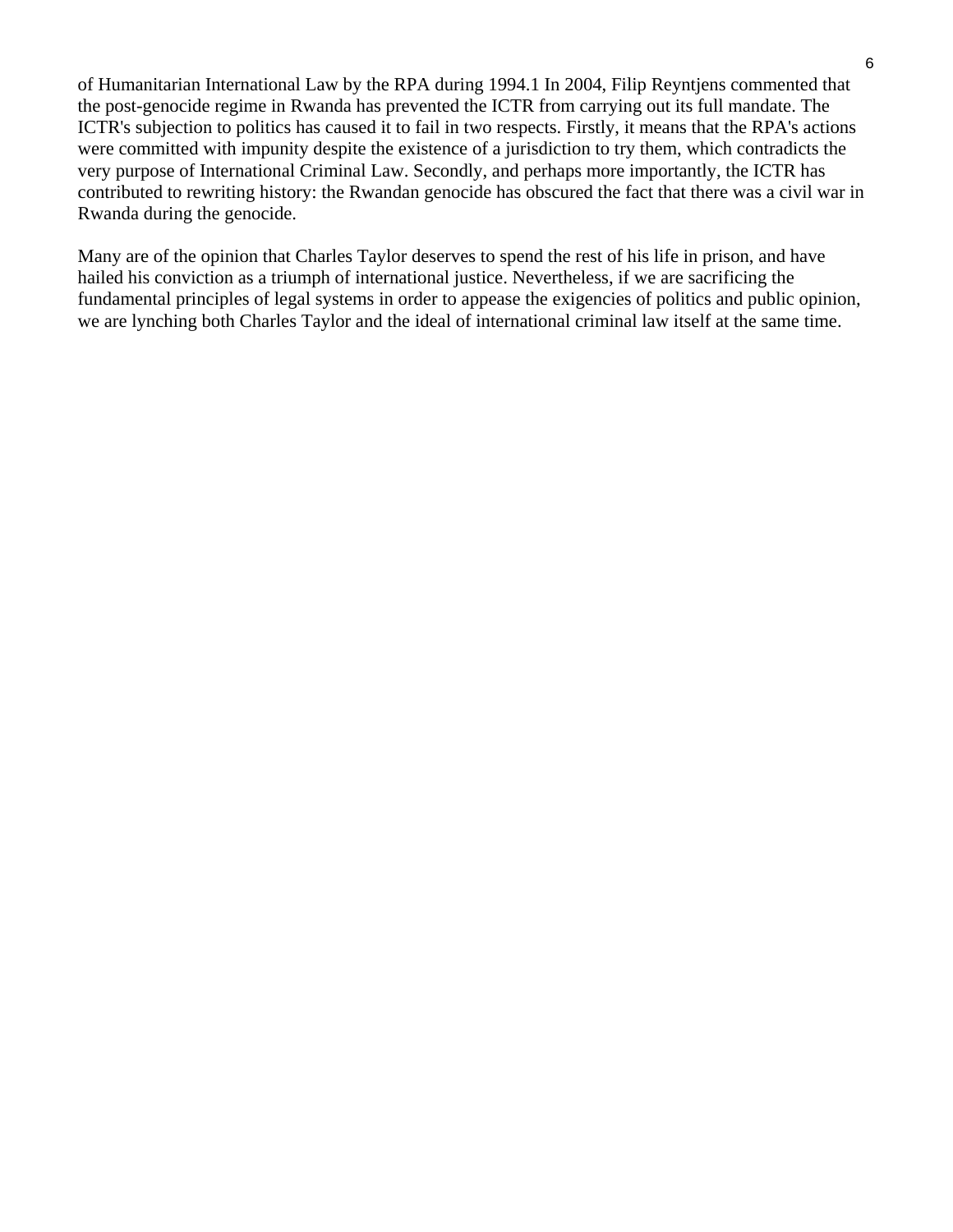# SAPA-AFP Friday, 11 May 2012

#### **Defence says 80 years for Charles Taylor 'excessive'**



*Former Liberian President, Charles Taylor Image by: ISSOUF SANOGO* 

Lawyers defending convicted Liberian warlord Charles Taylor on Friday sought a lesser sentence than the 80 years requested by the prosecution, which they said was "excessive".

"The 80-year sentence as advocated by the prosecution is manifestly disproportionate and excessive; it is not justified," the former Liberian president's lawyers said in papers filed before Sierra Leone's UNbacked court.

"The suggestion [that] but for Mr Taylor, the war in Sierra Leone would not have happened the way it did is an outright fallacy, or wild speculation at best," they added in a document made public by the Special Court for Sierra Leone.

Prosecutors and the defence will present their arguments to the court, based just outside The Hague, next week. Taylor, once one of the most powerful men in west Africa, will be sentenced on May 30.

Taylor, 64, was found guilty last month of helping Sierra Leone's Revolutionary United Front (RUF) rebels wage a terror campaign during a civil war that claimed 120 000 lives between 1991 and 2001.

In the first judgement against an ex-head of state by a world court since the World War II Nuremberg trials, he was convicted on all 11 counts including acts of terrorism, murder and rape committed by the rebels, who paid him for arms with diamonds mined by slave labour.

Last week, the Special Court for Sierra Leone's chief prosecutor Brenda Hollis said an 80-year jail term would be fair given Taylor's role in arming and aiding the rebels who killed and mutilated thousands in neighbouring Sierra Leone during the war.

Should Taylor get jail time, it will be spent in a British prison.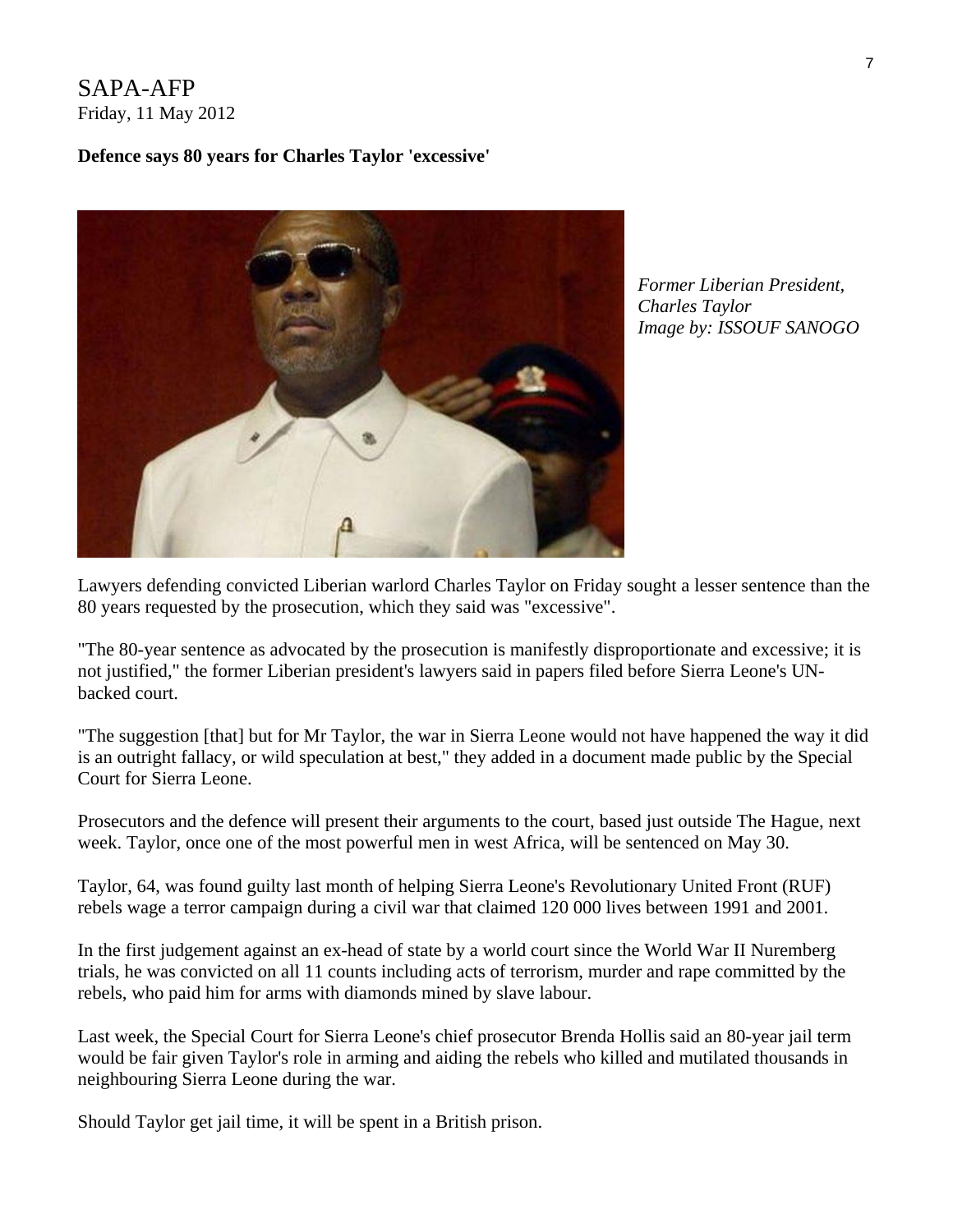# The Patriotic Vanguard Friday, 11 May 2012

# **Charles Taylor and the Fallacy of the Special Court**

Commentary

By Alfred Munda SamForay, USA.

Before we get to the matter of Prosecutor versus Charles Ghankay Taylor and the myths and fallacy of the Special Court for Sierra Leone, let's address some myths about Charles Taylor himself. In particular, the myth that the former Liberian president escaped from the Plymouth County Correctional Facility in Massachusetts in 1985 and somehow landed in Liberia without the knowledge and assistance of state or federal officials of the United States. Anyone who has ever worked in any state or federal prison in the United States as I have knows that no inmate escapes from such an institution without the assistance or knowledge of someone in the system itself. Of course, Mr. Taylor himself has testified under oath at his trial that his so-called prison break was in fact engineered and funded by the government of the United States and that he walked freely in the country before returning to Liberia to start his revolution that eventually spread to neighbouring Sierra Leone. Common sense also dictates that even if Taylor had somehow singlehandedly masterminded his escape, there was no reasonable chance of him flying out of the United States with a passport bearing his true name and likeness.

#### **Much Ado About Nothing.**

It may have been only coincidental – or perhaps not – that the Special Court for Sierra Leone has lasted almost as long as the Sierra Leone civil war itself which lasted from 1991 to February 2002. Or that the trial of Mr. Taylor would have lasted half as long as the war by the time the appeals are heard and disposed of. It may also have been purely coincidental that the justices sitting at the Dutch legal capital, The Hague, to try Mr. Taylor for war crimes and crimes against humanity for his alleged involvement in the war, dilly-dallied with the trial and the verdict until one day before Sierra Leoneans were to celebrate their country's fifty-first independence anniversary on April 27, 2012. If the timing of the verdict was to tap into the euphoria surrounding independence from Britain, which has culminated in fifty-one years of permanent dependence on the very colonial masters we wanted to separate ourselves from in the first place, it was a partially successful charade.

Last week, after convicting Mr. Taylor on eleven counts of Article II common to the Geneva Conventions known as war crimes and crimes against humanity for his alleged role in providing the fuel that drove the rebel war in Sierra Leone, the Prosecutor asked for an eighty year prison sentence for Mr. Taylor. Sentencing the sixty-five year old Taylor to eighty years in prison is clearly a form of judicial masturbation – an act to satisfy one's basic human instincts with no meaningful outcome. It is a nonsensical performance for the American and European overlords of the Special Court that serves no practical purpose whatsoever. The only significance for it is to justify the enormous amount of international taxpayer money that the court has expended on itself to conduct this trial as well as those of the other nine convicted people presently incarcerated at Mpanga Prisons in Rwanda.

#### **The Killer Court**

Throughout its ten years of existence in Sierra Leone, the Special Court has acquired a well-earned reputation as a killer court. A sort of judicial Bermuda Triangle where people entered as accused persons, innocent before the law, and exited as corpses or simply ceased to exist as human beings. As promised by its original Chief Prosecutor, David Crane, the role of the court was to make sure that those accused would "never see the light of day". Crane, a former United States military intelligence officer with no prior experience before an international tribunal was a master of nonsensity and a grandstand artist of the baser sort. His failure to properly indict the CDF according to the court's own Rules of Evidence was a case in point.

It is worth noting that of the fourteen individuals accused, tried and or convicted by the court as bearing the greatest responsibilities for alleged atrocities committed in the civil war, four escaped trial or punishment by reason of death while in the custody of the court, or as fugitives from the court. In the case of AFRC leader, Johnny Paul Koroma, the man who allowed the RUF rebels to enter the city of Freetown in January 1999 and massacre a reported six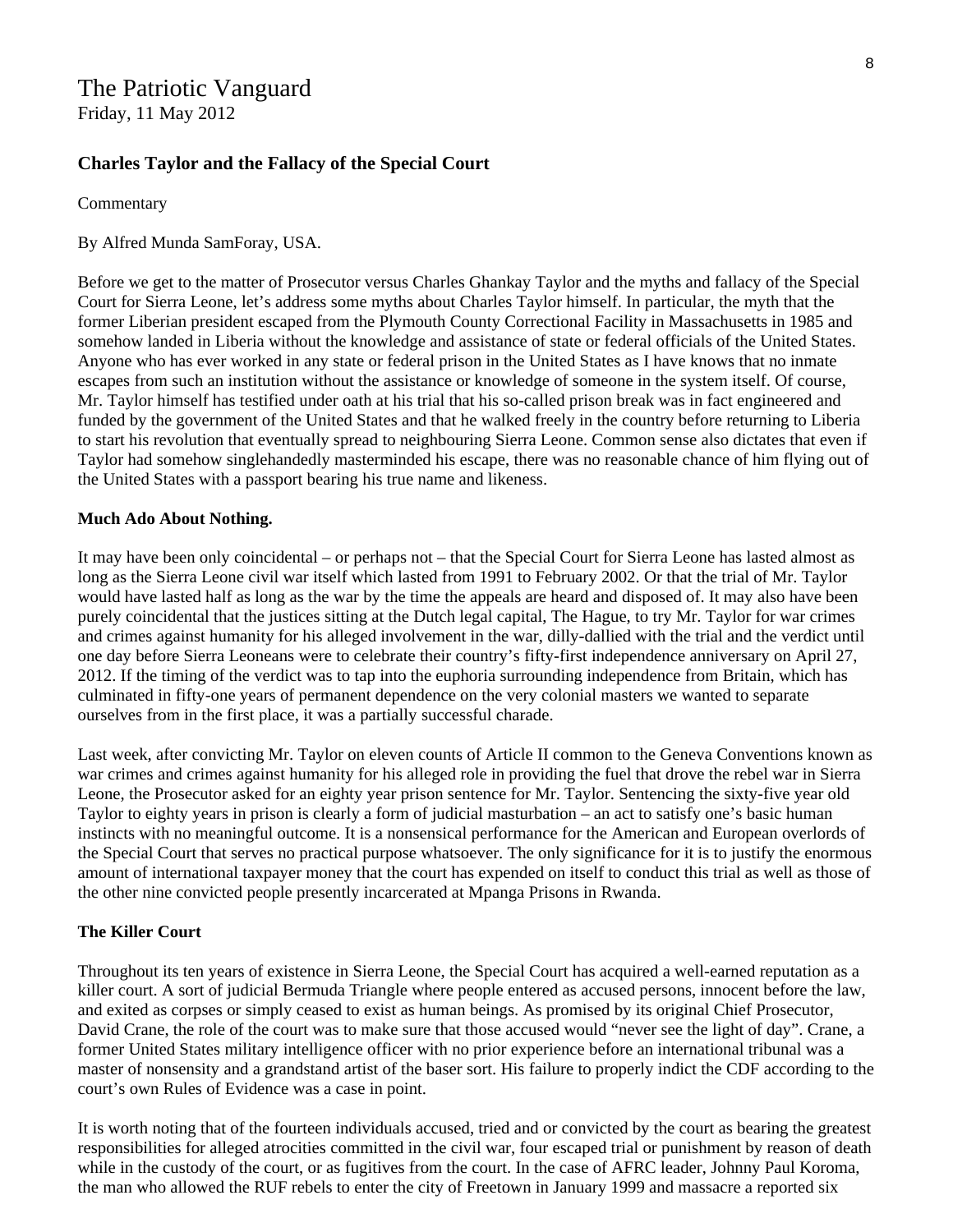thousand people, his case was simply declared closed when the court unable or unwilling to locate him conveniently declared him dead although no body was ever presented to ascertain his alleged death. In the case of RUF field commander, Sam "Maskita" Bockarie, he was allegedly killed in Liberia or Sierra Leone under unexplained circumstances. In the case of RUF leader, Foday Saybana Sankoh, the previously robust sixtysomething year old former army corporal and Second Vice-President of Sierra Leone, he slowly deteriorated into a zombie while in the custody of the court before he died of "natural causes."

Then there was the case of the court's and the country's most celebrated accused person, former Deputy Minister of Defence and later Minister of Internal Affairs and leader of the government's own Sierra Leone Civil Defence Forces (SL-CDF), Chief Samuel Hinga Norman. He was a former army captain and a robust sixty-three year old when the Sierra Leone Police arrested him on March 10, 2003 on orders from the Special Court and with the presumed knowledge of his boss, President Ahmad Tejan Kabbah. Norman was handcuffed behind his back and tortured on his way to prison at Bonthe Island. As a result of his mistreatment at the hands of agents for the court, he suffered a permanent hip injury for which he was flown to a prison hospital in Dakar, Senegal four years after his injury. Two weeks after a botched-up operation, Norman bled to death as a result of gross medical negligence and extreme cruelty to his person.

In a recently published book, From SAS to Blood Diamond Wars, authors Hamish Ross and former British Special Air Service operative, Fred Marafono, who should know a thing or two about covert operations, Marafono states in no uncertain terms that his former friend and comrade-in-arms, Sam Norman's death was the result of someone purposefully injecting him with a drug that mimics a heart attack leading to chemically-induced myocardial infarction. As with Foday Sankoh, Mr. Norman's death was ruled to be from "natural causes". His family and the family doctor representing them at the autopsy, former Vice President of Sierra Leone, Dr. Albert Joe Demby, rejected the autopsy result and the subsequent inquest by the court. Mr. Norman had no previous history of heart disease. Uncontroverted evidence from Mr. Norman's personal diary also clearly indicate that he was killed by agents of the court in collaboration with the then government of Sierra Leone to keep Norman from becoming a challenger or potential challenger to Mr. Kabbah's anointed heir to the Sierra Leone presidency. Notwithstanding, Kabbah's anointed one and his party still lost the general and presidential elections of 2007. In the case of Charles Taylor, rumors began circulating in mid-2010 that Mr. Taylor was suffering from heart ailment. Shortly thereafter, Taylor's supporters began circulating rumors of their own that if Mr. Taylor died an untimely death in the custody of the court, as did Hinga Norman and other Special Court victims, "rebels" would enter Sierra Leone in broad daylight. Shortly thereafter, reports about Taylor's alleged heart troubles quickly vanished from the rumor press.

The Charade at The Hague In April 2010, I had the unique though not entirely pleasant opportunity to spend a week in The Hague as a civil society observer at the Charles Taylor trial. Although my one-week in The Hague did not necessarily represent the true scope of the exceedingly long six-year trial, it did represent a snapshot of the futility of the whole judicial charade. I had anticipated prior to my arrival at The Hague that with the super-star status accorded Mr. Taylor, holding his trial in Europe instead of Sierra Leone where all the other defendants had been tried, that the balcony would be filled with curious spectators representing a cross-section of the international community. To my amazement, I was surprised to see that hardly any one attended the trial. During the morning session of the third day I was at the trial, I was actually the only spectator in the audience until a few hapless souls showed up later for the afternoon session.

This was not the only fallacy of the Taylor trial. During the time that I observed the trial, the prosecuting attorney, one Joseph Kamara, faced off with an RUF defence witness for Mr. Taylor. So unprepared and unprofessional was the prosecutor that in my official report to the court back in Sierra Leone, I opined that the court would fail to convict Mr. Taylor based on the strength of Taylor's defence team and the awkward and lackluster performance of the prosecution team. In reality, of course, there is no way the court would allow itself to lose such a high profile and expensive case in full view of the people who financed the court into seemingly perpetual existence. In my interviews with the British Broadcasting Corporation later broadcast in Sierra Leone and Liberia, I advised the Liberian government not to give any consideration to setting up a "special court for Liberia" as was being rumored about. Whether Liberia harkens to this unsolicited advice remains to be seen. What is certain is that, more than the war itself, the establishment of the court remained the most divisive action in Sierra Leone in the country's history.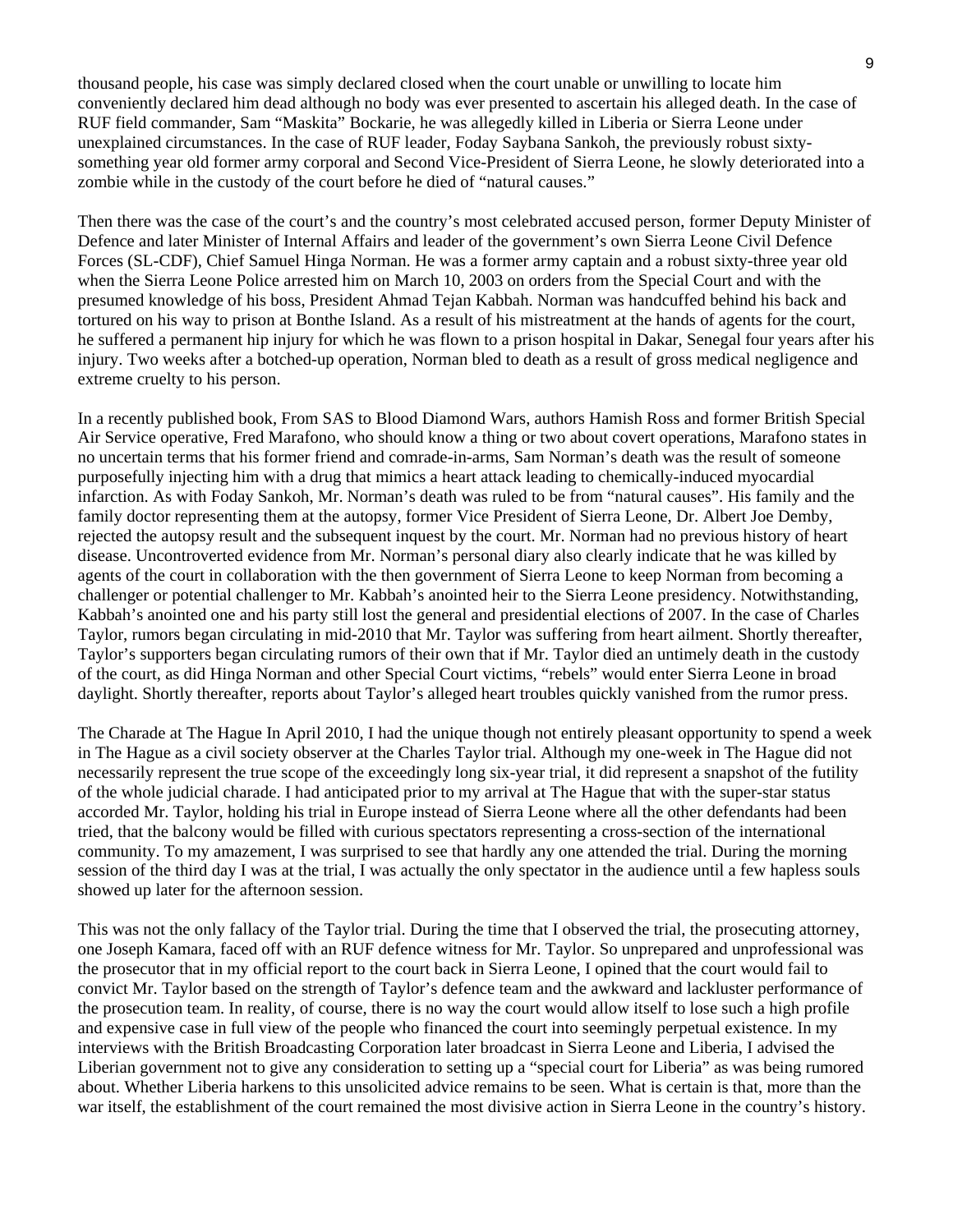#### **How the Court Divided Rather Than Healed Sierra Leone**

While the war itself did not divide the country along regional, tribal or religious lines, the court clearly did. By indicting only the leaders of the Kamajors, composed mainly of the Mende and Mende-related ethnic groups of the south and east of the country, the court, in Achebean terms, set a knife upon the things that held us together so that our people could no longer act as one – socially and politically. Accordingly, the largely south-eastern based ruling Sierra Leone People's Party (SLPP) became, in the words of Jesus, a house divided among itself that ultimately could not stand and the SLPP lost the 2007 election. This was primarily because two of its principal pillars, Charles Francis Margai – a principal defence counsel for the CDF - and Samuel Hinga Norman, first accused of the SL-CDF, pulled out of the party to form the rival People's Movement for Democratic Change led by Margai with strong backing from supporters of Chief Hinga Norman. As Robert Butler Yates said, "Things fall apart because the center cannot hold".

These are some of the reasons, I advised the Liberian representatives present with me at The Hague including one Member of Parliament not to entertain the thought of establishing a special court for Liberia. The enormous cost of running the court – over two hundred million United States dollars in the case of Sierra Leone – which could better have been used to improve the lives of the living rather than avenging the dead is another compelling reason against the establishment of such a court. And what did Sierra Leoneans get for two hundred million dollars spent in their name? A divided nation, a set of ramshackled buildings along Jomo Kenyata Road in Freetown and ten convictions at the cost of \$20 million per person all held outside Sierra Leone. For a country with the highest infant and maternal mortality rate in the world, we could have built ten universities or ten hospitals for women, infants and children. In short, for those who derive great satisfaction from blaming their own failures on other people, the fictional American boogey-man or the spirit of our ancestors, the Taylor verdict is a cause for celebration. For those of us with a more critical mind who think that Sierra Leoneans and only Sierra Leoneans bear the greatest responsibilities for slaughtering and hacking off the limbs of their own kith and kin, the Taylor verdict is tantamount to what American economist, John Kenneth Galbraith, calls intellectual ineptitudeness - or stupidity.

The first phase of the Taylor trial is over. It is now left with the sentencing and the subsequent appeals that will follow. Mr. Taylor will likely spend the rest of his natural life in prison in the United Kingdom as will the nine others presently imprisoned in Rwanda. Will the trials deter future war crimes and make the world safe for democracy? Did the Nuremberg trials following World War II deter the Khmer Rouge, the Rwandans or Sadaam Hussein from killing millions of their own people? Did it deter the United States and its NATO allies from killing innocent men, women and children in Libya? Or does the death of Samuel Hinga Norman, Muamar Kadhaffy, Laurent Gbagbo, the hunt for Bashir of Sudan and the conviction of Charles Taylor only prove that international justice is selective against the weak, the poor and, in particular, the Africans? You be the judge – or the jury.

#### \*\*\*\*\*\*\*\*\*\*\*\*\*\*\*\*\*\*\*\*\*\*\*\*\*\*\*\*\*\*\*\*\*\*\*\*\*\*\*\*\*\*

*Note: The author, Alfred Munda SamForay, is a former member of Civil Defence High Command and head of the CDF support group, the Sierra Leone Action Movement (SLAM). Unlike the former substantive head of the CDF, Minister of Defence, Commander-in-Chief and President of Sierra Leone, Ahmad Tejan Kabbah, who refused to testify on behalf of the CDF which he created, SamForay testified in writing before both the Truth and Reconciliation Commission as well as the Special Court. For the past ten years he has remained an unrepentant critique of the Special Court for usurping the Sierra Leone judicial system, unlawful and immoral payments to prosecution witnesses for false testimonies, lack of judicial independence from Sierra Leone politics and mismanagement of international taxpayer funds to run the court. The views expressed in this article are entirely those of the author.*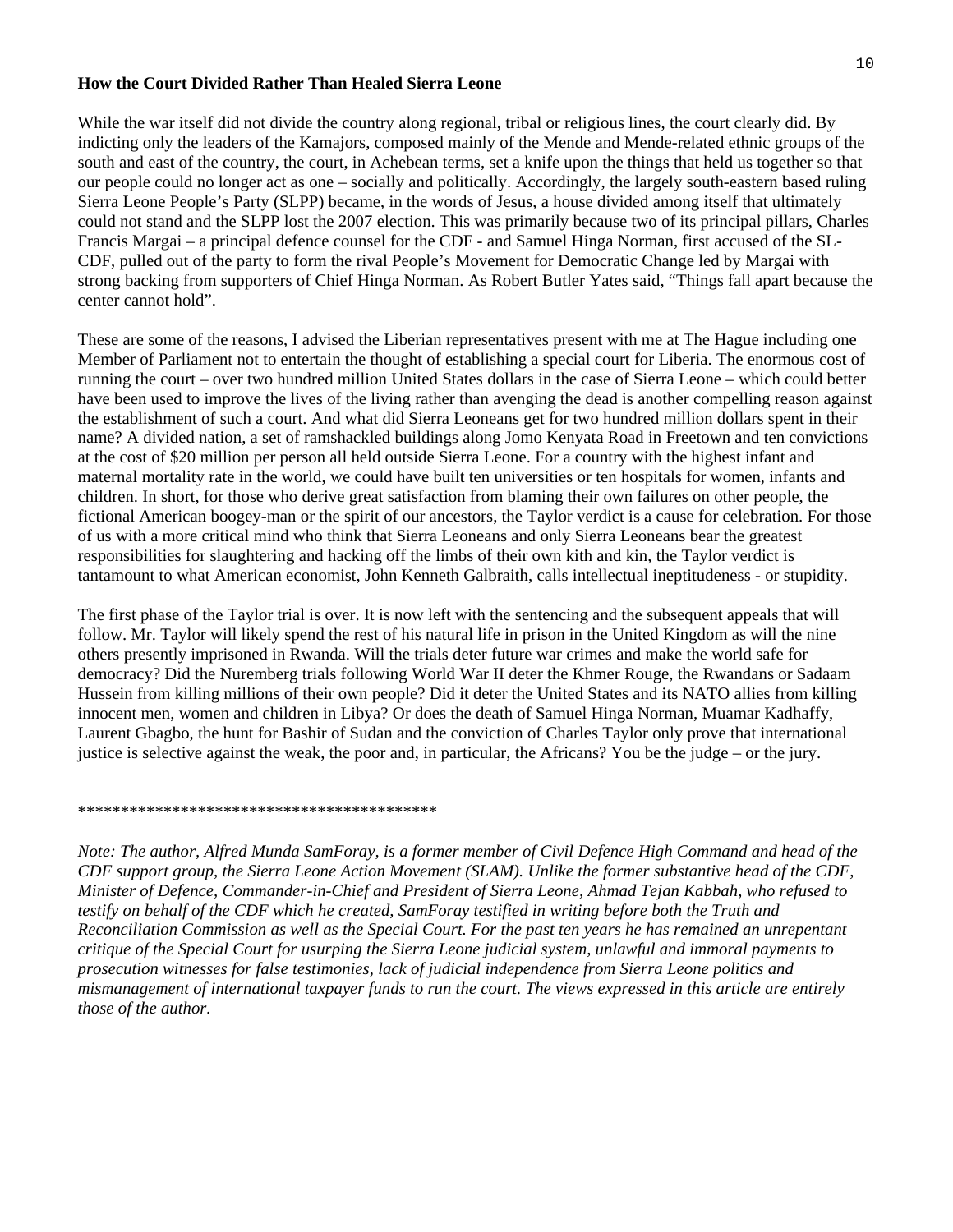# The New Dawn (Liberia)

Thursday, 10 May 2012

### **Reparation Will Be Resisted, If...**

The April 26, 2012 guilty verdict passed against the former President of Liberia, Charles Taylor by Chamber II of the Special Court for Sierra Leone sitting in The Hague has been described as one that was long anticipated.



The former Deputy Speaker of the House of Representatives, now Bong County District #1 Representative J. Togbah Mulbah of the main opposition Congress for Democratic Change told this paper Monday that Taylor's indictment, arrest, detention and prosecution were politically influenced by the west, and that his guilty verdict was of no surprise to many people in Liberia, including himself.

"Should there be anything like reparation for Sierra Leone, America and the UK will shoulder that responsibility because they undertook their project and not the Liberian Government," Legislator Mulbah told a New Dawn interview.

Also reacting to the guilty verdict, the Chairman of the

Committee on National Defense of the House of Representatives, George S. Mulbah noted that it would unthinkable for anyone to bring before the Liberian Legislature the issue of reparation to Sierra Leone if required by the Court.

Chairman Mulbah described the Court as a Sierra Leonean Court established by the Laws (Parliament) of that country backed by the United Nations, and that Liberia was never a signatory to that Court and will therefore not be "mixed up" in such thing as paying reparation.

"There should be nobody dreaming about the Liberian Government paying money or whatever to Sierra Leone because they themselves know that we were never a signatory to that Court. We will resist any attempt to make the Liberian Government to pay reparation-it will not work here at this Legislature," the House Committee Chairman on National defense said.

He described Taylor guilty verdict as not only politically motivated, but a sad day for Liberia it was something demeaning happening to the country as evidenced by the "rainbow which encircled the sun" on the day of the ruling.

The two Liberian Legislators further noted that thousands and thousands of Liberians across the country mourned the day because of Taylor may have been a victim of the circumstances involving western economic interest in Liberia, as evidenced by the current debate on the country's oil.

Immediately following the verdict on April 26, an executive of the ruling Unity Party, David Kortie told a live BBC interview in Monrovia that the fact that Taylor was a former President of Liberia, it was a sad moment for the nation and its people.

Kortie describe the entire process as a "make up and manipulation"by certain western powers to eliminate Taylor.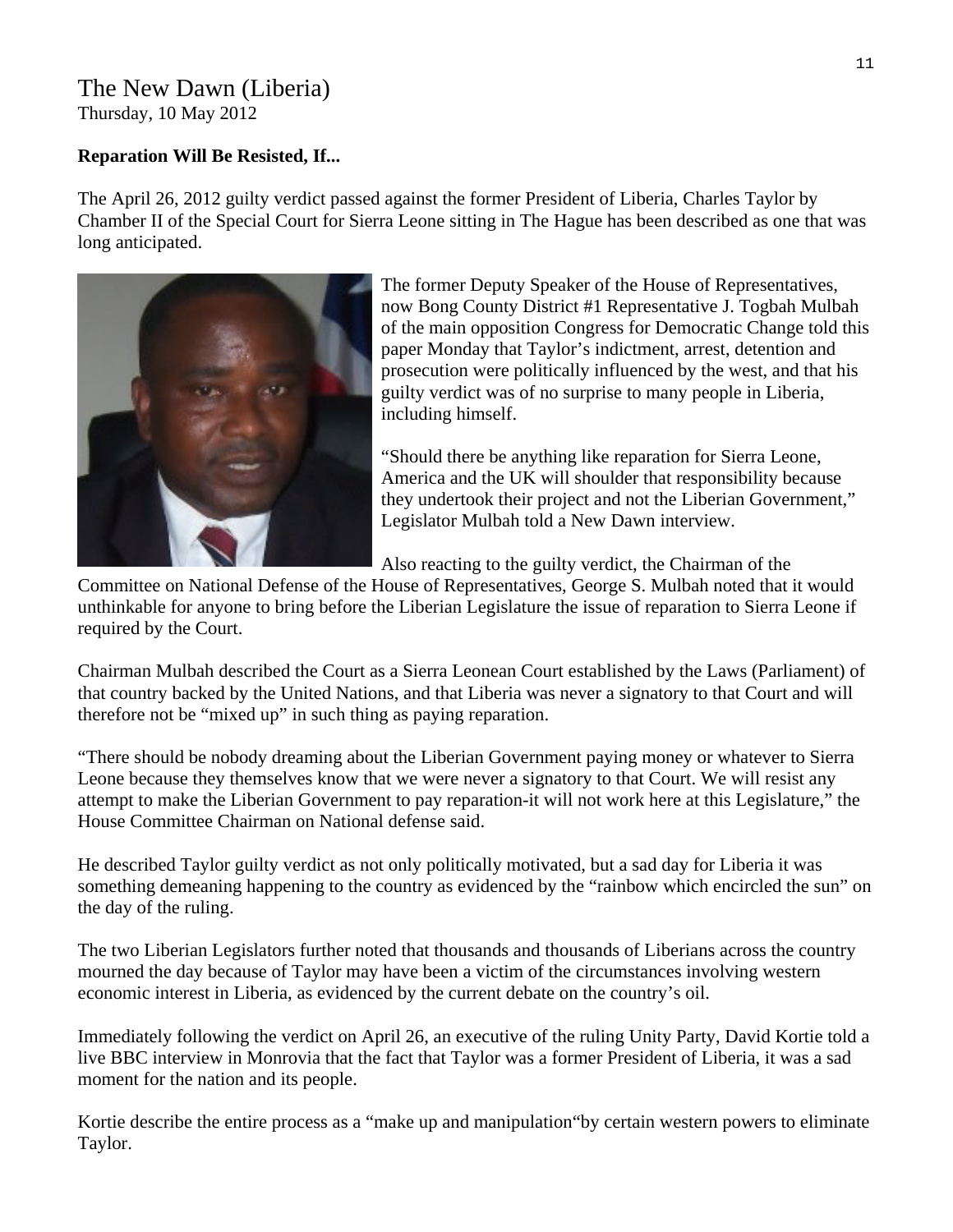Former President Moses Z. Blah, in reaction to the verdict, told a Monday, April 30 BBC interview that he should not be held responsible because his testimonies were never intended to entrap Taylor.

He claimed to have been threatened with indictment by the Prosecution of the Special Court for Sierra Leone had he failed or refused at the time to honored its invitation to testify against his predecessor.

"Being that I was threatened with an arrest warrant I was forced to go and testified, but not at my own freed mind," the former president noted.

Many listening to radio stations and watching television in Bong, Margibi, Lofa and Nimba Counties looked on in tears and sorrow after Judge Richard Lussick of the Republic of Samoa and chamber II of the Court read the ruling.

The early morning sunny weather had also become very mal with the sun completely in the middle of a rainbow just as it was in Monrovia for several hours during and following the BBC live broadcast.

Some Liberians claimed that the nation was mourning the decision of the International Court against their former president, as others said justice was being aborted, and that it was only God's intervention that could have set Taylor free.

Expressing their concerns about the timing of the ruling by the Special Court, many harbored the belief that it was actually a "gift for the Sierra Leoneans" because the ruling against their former President was made on the eve of Sierra Leone's Independence Day which was on Friday, April 27.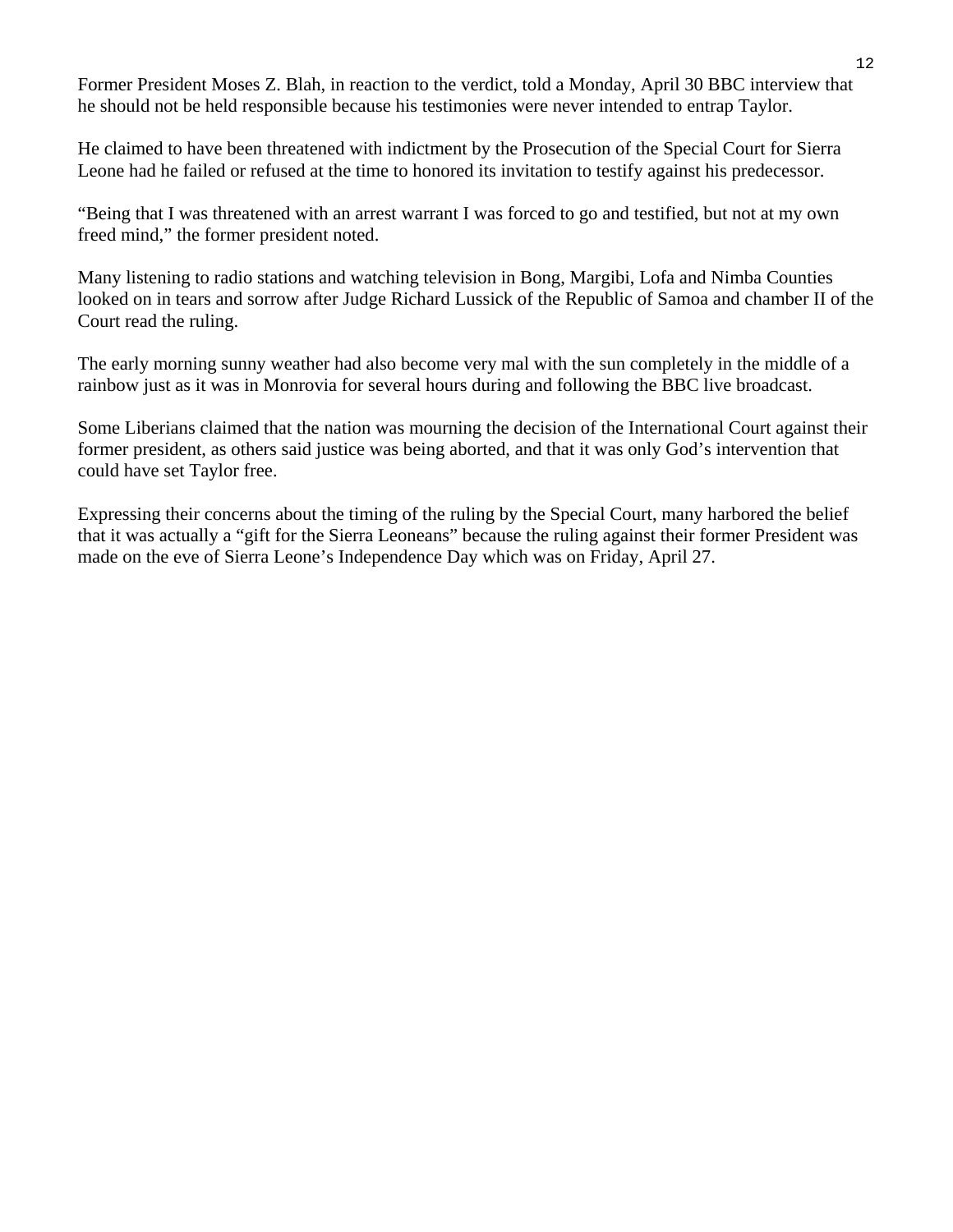# **ICC must not succumb to selective justice**

# By ALEMAYEHU G MARIAM

After 420 days of trial (over nearly four years), 115 witnesses, over 50,000 pages of testimony, and 1,520 exhibits, Charles Taylor, warlord-turned-president of Liberia, was found guilty on 11 counts by the UN Special Court for Sierra Leone.

Taylor was found guilty of war crimes and crimes against humanity committed in Sierra Leone from Nov. 30, 1996, to Jan. 18, 2002. Over 50,000 people died in that conflict. Taylor "aided and abetted" the notorious warlords Foday Sankoh, Sam "the Mosquito" Bockarie and Issa Sesay of the Revolutionary United Front (RUF) in Sierra Leone. Taylor participated in the planning, instigation and commission of these crimes and provided weapons and military support in exchange for "blood diamonds" mined by slave laborers in Sierra Leone. Taylor will be sentenced next month.

There were some problems in the prosecution's evidence. There were few documents to show the depth and scope of Taylor's involvement with the rebels. There was no evidence that Taylor was at the scene of the rebel crimes. There was little evidence showing the Liberian troops Taylor sent to Sierra Leone were directly involved in the war crimes and crimes against humanity. However, prosecutors were able to use radio and telephone intercepts and the testimonies of Taylor's close associates and security detail and show that Taylor had shipped weapons to the rebels in exchange for (blood) diamonds.

The International Criminal Court (ICC) has issued arrest warrants for other current and former African heads of state, including Cote d'Ivoire's former President Laurent Gbagbo and Sudan's President Omar Bashir (and the late Muammar Qaddafi). In November 2011, Gbagbo was quietly whisked away to the Hague from house arrest in Cote d'Ivoire to face justice before the ICC on charges of crimes against humanity (murder, rape and other forms of sexual violence, persecution and other inhuman acts) that were allegedly committed during the post-election period. Gbagbo will soon be warming Taylor's chair.

Bashir sneered at the ICC indictment in 2009: "Tell them all, the ICC prosecutor, the members of the court and everyone who supports this court that they are under my shoe." (In time, he may come under the ICC's shoes.) The UN estimated well over 300,000 people have perished under Bashir's regime. Along with Bashir, the ICC has also issued warrants against other Sudanese nationals including Ahmed Haroun, a lawyer and minister of humanitarian affairs, Ali Kushayb, a former senior Janjaweed (local militiamen allied with the Sudanese regime against Darfur rebels), Bahr Idriss Abu Garda, a rebel leader and two others.

The ICC has also indicted criminals against humanity in Kenya. Uhuru Kenyatta, finance minister and son of Kenya's famed independence leader Jomo Kenyatta, resigned following an ICC ruling that he will face trial for crimes against humanity in connection with the communal post-election violence between supporters of presidential candidates Raila Odinga and Mwai Kibaki in 2008. The UN estimates some 1,200 people died in weeks of unrest between December 2007 and February 2008, and 600,000 people were forcibly displaced. Cabinet secretary Francis Muthaura, a close ally of president Mwai Kibaki, former Education Minister William Ruto and radio announcer Joshua arap Sang face similar charges.

In Uganda, the ICC has indicted senior leaders of the "Lord's Resistance Army" including the notorious Joseph Kony, his deputy Vincent Otti and three other top commanders. In the D.R .Congo various rebel and militia leaders and Congolese military officers and politicians including Thomas Lubanga Dyilo,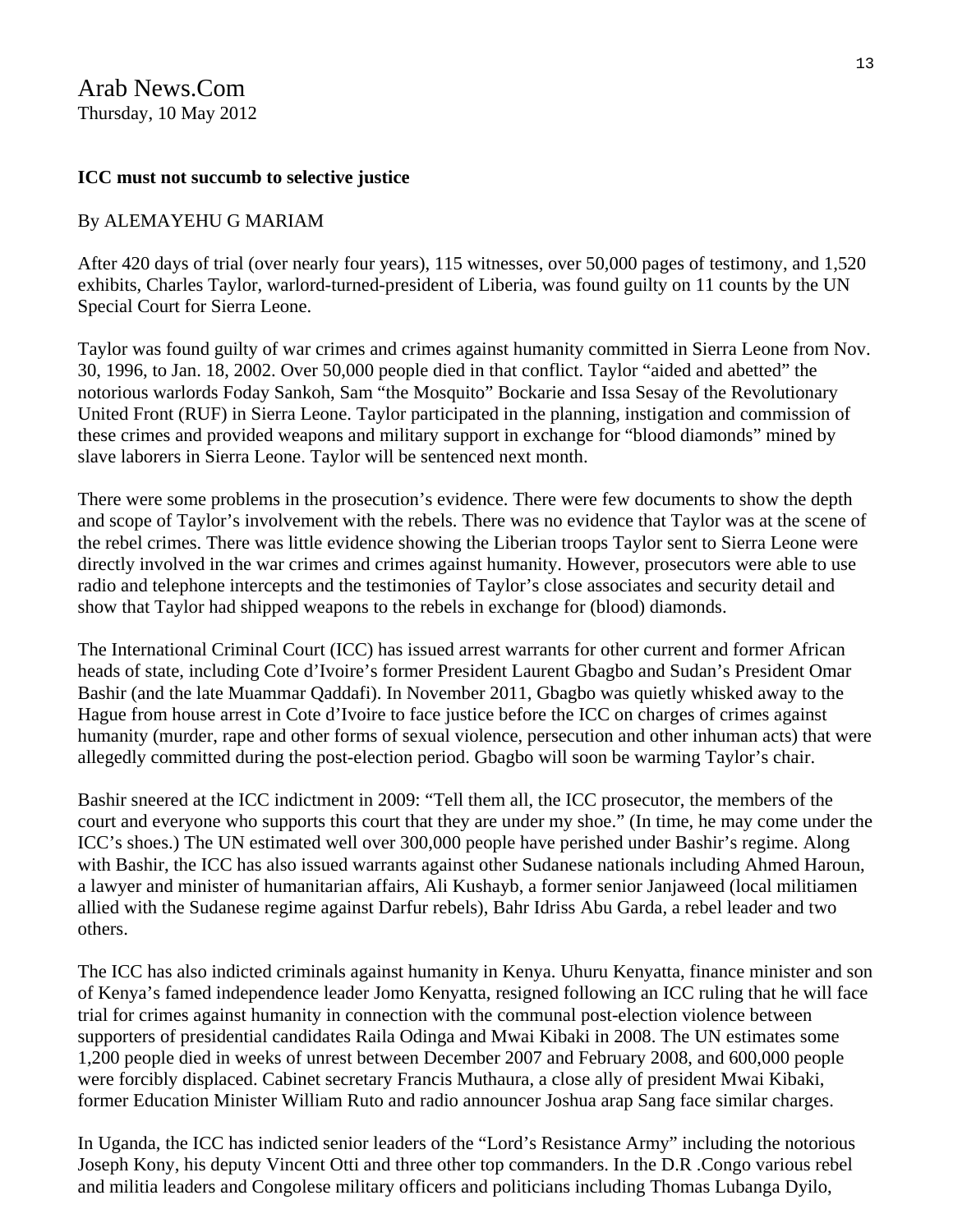Jean-Pierre Bemba Gombo, Bosco Ntaganda, Mathieu Ngudjolo Chui and two others have been indicted. The ICC has issued arrest warrants for Muammar Qaddafi's son Saif Al-Islam and Libyan intelligence chief Abdullah Al-Senussi who was arrested in Mauritania in March of this year. Libya is contesting ICC jurisdiction so that it may be able to try the two suspects in Libyan courts.

While seeking out war criminals and criminals against humanity in the Sudan, Kenya, Uganda, the DR of Congo, Libya and other places, the ICC and UN Security Council have avoided "Crimes Against Humanity Central-Ethiopia". The evidence of crimes against humanity and war crimes in Ethiopia is fully documented, substantial and overwhelming.

An official Inquiry Commission appointed by Meles Zenawi in its 2006 report documented the extrajudicial killing of at least 193 unarmed protesters, wounding of 763 others and arbitrary imprisonment of nearly 30,000 persons in the post-2005 election period in Ethiopia. The commission was limited to investigating the "violence that occurred on June 8, 2005 in Addis Ababa and violence that occurred from Nov. 1 to 10, 2005 and from Nov. 14 to 16, 2005" in other parts of the country.

The commission's evidence further showed that nearly all of the 193 unarmed protesters died from gunshot wounds to their heads or upper torso. The Commission found substantial evidence that professional sharpshooters were used in the indiscriminate and wanton attack on the unarmed protesters. These and many other shocking facts were meticulously documented by the Inquiry Commission which examined 16,990 documents, received testimony from 1,300 witnesses and undertook months of investigation in the field. There is also documentary evidence to show that there are at least 237 named police and security officials directly implicated in these crimes and subsequently dismissed from their positions. No person has even been criminally investigated, arrested, charged, prosecuted or in any way held accountable for any of these crimes.

It is historic and commendable that the ICC UN Special Tribunal for Sierra Leone has convicted Charles Taylor for war crimes and crimes against humanity. The verdict is undoubtedly a giant step forward in ending the culture of official impunity and criminality in Africa. African dictators and tyrants may no longer assume automatic impunity for their criminal actions. David Crane, the former prosecutor who indicted Taylor in 2003 correctly pointed out, "This is a bell that has been rung and clearly rings throughout the world. If you are a head of state and you are killing your own people, you could be next." UN Secretary General Ban Ki-moon described the Taylor verdict as "a significant milestone for international criminal justice" that "sends a strong signal to all leaders that they are and will be held accountable for their actions."

But the ICC and the UN Security Council must not succumb to the shameful practice of selective justice. It is hypocritical to indict criminals against humanity in the Sudan, Kenya, Uganda and the D.R. Congo and pretend to "hear no evil, see no evil and speak no evil" on the war criminals and criminals against humanity in Ethiopia. There cannot be a double, triple or quadruple standard of justice tailored for different grade of war criminals and criminals against humanity. There is no such thing as a good war criminal or criminal against humanity. There can be no beauty contest among warthogs.

What is good enough for the Sudan, Kenya, Uganda and the DR Congo must be good enough for Ethiopia because what is good for the goose is good for the gander. Based on the compelling and substantial readily available evidence, the ICC has a legal duty and a moral obligation to at least open an investigation into war crimes and crimes against humanity committed in Ethiopia since 2002 when the court was created.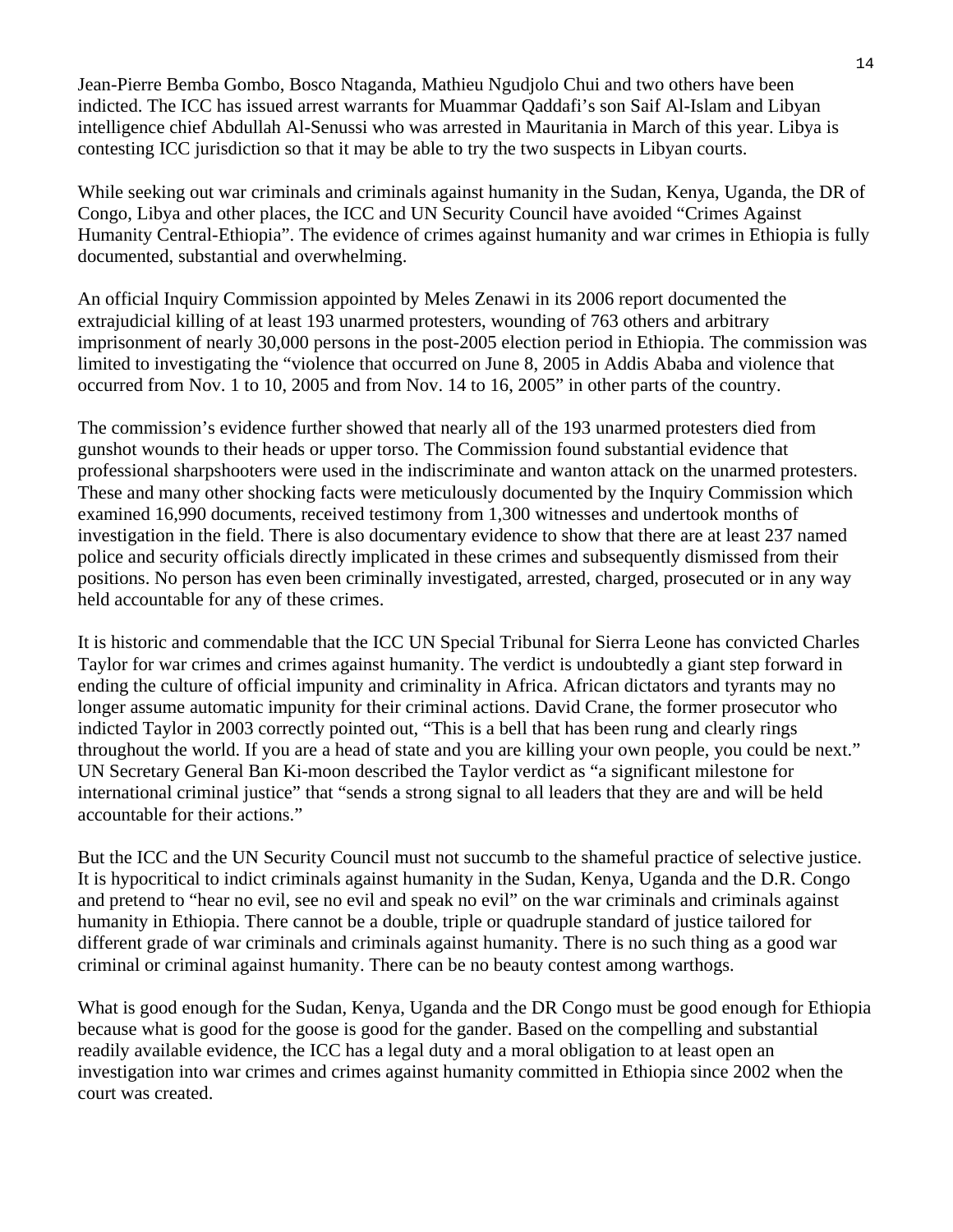# **Kimberley Process Diamond Certification Scheme Chair Reflects on Charles Taylor Trial Verdict**

By Pauline

"The Special Court for Sierra Leone (SCSL) has convicted former Liberian President Charles Taylor for aiding and abetting and planning crimes against humanity, war crimes, and other serious violations of international law in 2003, in connection with some of the worst atrocities in Sierra Leone's civil war. This trial was an important step toward delivering justice and accountability for the victims in Sierra Leone, and restoring peace and stability in the country and the region."

"The court's verdict is also a vivid reminder of the importance of the Kimberley Process (KP) and the numerous other international initiatives undertaken to address the terrible problems of child soldiers, corruption, and small arms trade. For the KP's part, much has been achieved since the KP launched its Certification Scheme for rough diamonds in January 2003. In the 1990s, conflict diamonds, which helped finance conflicts in Sierra Leone and Liberia, a mong other countries, represented an estimated 4-15 percent of the global market. Today, that number has been reduced to less than one percent, thanks in part to the efforts undertaken by governments, industry, and civil society through the Kimberley Process to bring improved governance and transparency to the trade," reflects the KP Chair.

"As we reflect on the progress made by the Kimberley Process to stem the trade in conflict diamonds, we must also look to the future to ensure the KP remains credible, effective and relevant. This historic moment is an opportunity both to see how far we have come and to reflect on what remains to be done," reflects the KP Chair.

Source: DiamondNews ([http://s.tt/1bo7y\)](http://s.tt/1bo7y)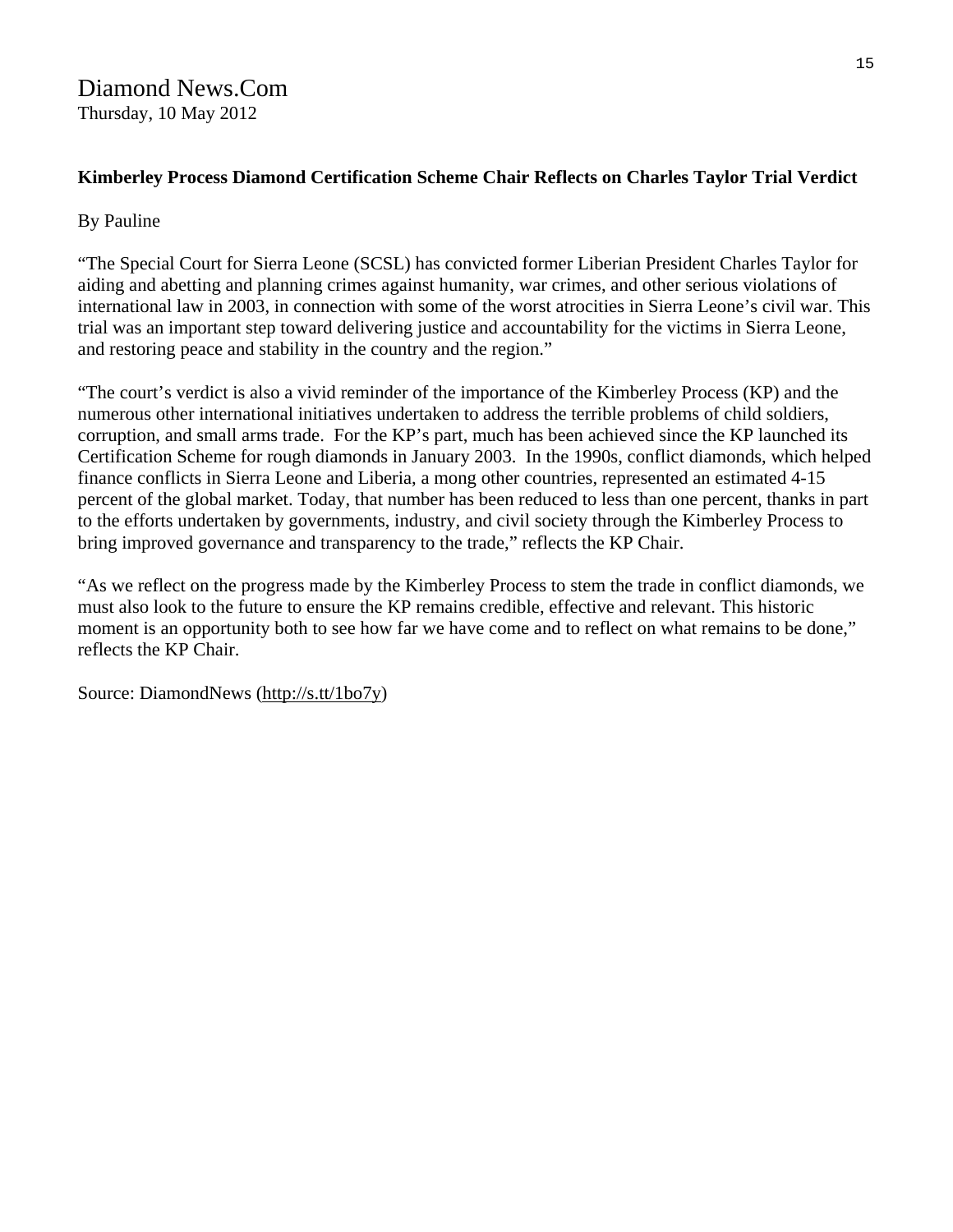# Capital FM News Friday, 11 May 2012

## **80 years for Charles Taylor would be 'excessive': defence**



*Charles Taylor during a past hearing/FILE* 

Lawyers defending convicted Liberian warlord Charles Taylor on Friday sought a lesser sentence than the 80 years suggested by the prosecution, which they said was "excessive."

"The 80-year sentence as advocated by the prosecution is manifestly disproportionate and excessive; it is not justified," the former Liberian president's lawyers said in papers filed before Sierra Leone's UNbacked court.

"The suggestion (that) but for Mr Taylor, the war in Sierra Leone would not have happened the way it did is an outright fallacy, or wild speculation at best," they added in a document made public by the Special Court for Sierra Leone.

Prosecutors and the defence will present their arguments to the court, based just outside The Hague, next week. Taylor, once one of the most powerful men in west Africa, will be sentenced on May 30.

Taylor, 64, was found guilty last month of helping Sierra Leone's Revolutionary United Front (RUF) rebels wage a terror campaign during a civil war that claimed 120,000 lives between 1991 and 2001.

In the first judgement against an ex-head of state by a world court since the World War II Nuremberg trials, he was convicted on all 11 counts including acts of terrorism, murder and rape committed by the rebels, who paid him for arms with diamonds mined by slave labour.

Last week, the SCSL's chief prosecutor Brenda Hollis said an 80-year jail term would be fair given Taylor's role in arming and aiding the rebels who killed and mutilated thousands in neighbouring Sierra Leone during the war.

Should Taylor get jail time, it will be spent in a British prison.

Samoan judge Richard Lussick stressed in his conviction ruling last month that although Taylor had substantial influence over the RUF, including over its feared leader Foday Sankoh — who died in 2003 before he could be convicted by the SCSL — "it fell short of command and control" of rebel forces.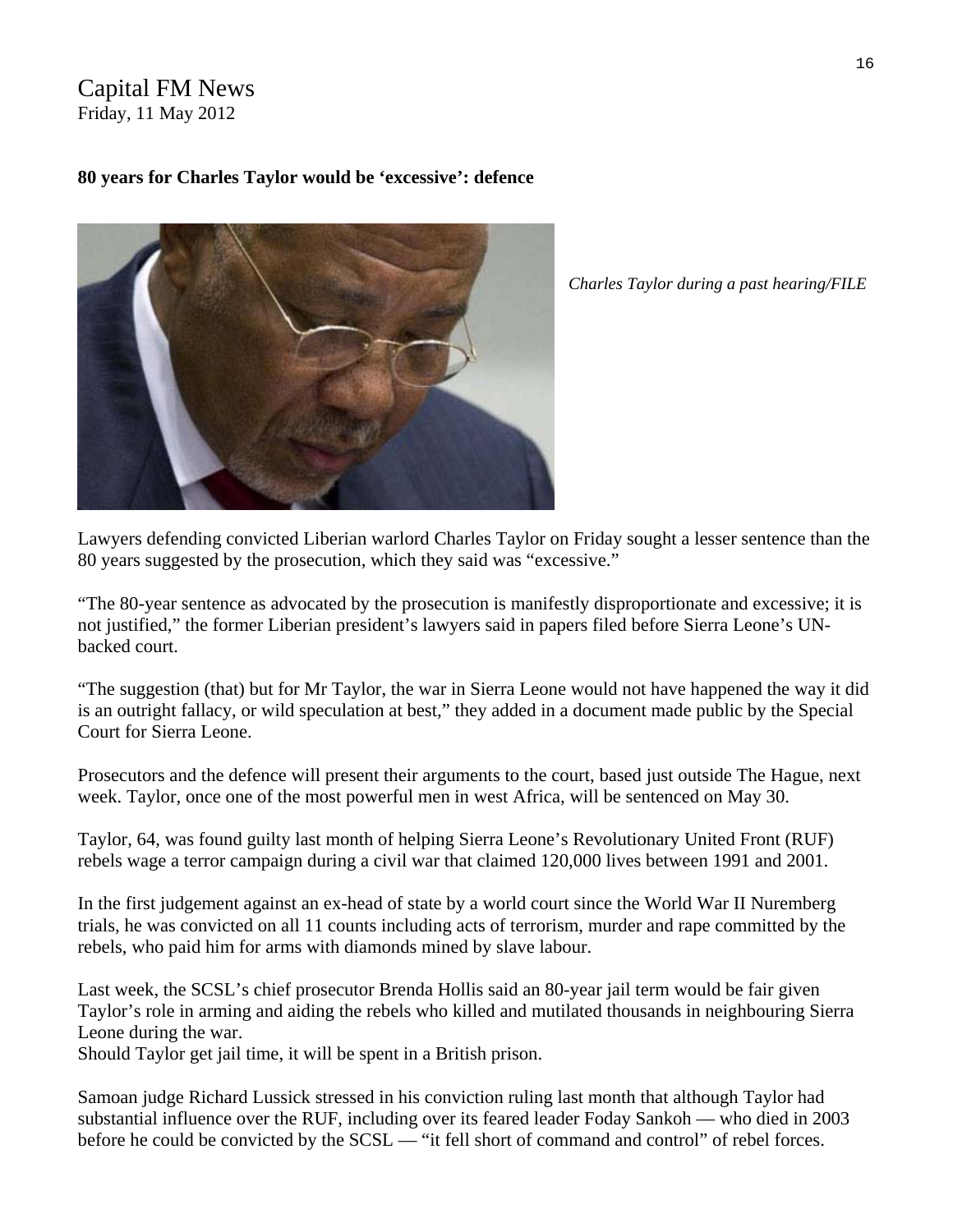Taylor's lawyers argued that to give him a fair sentence, judges should "pay close attention to the nature and extent of the accused's participation … not merely the nature and extent of the crimes committed."

The hearings, which saw model Naomi Campbell give headline-grabbing testimony over a gift of diamonds Taylor gave to her at a charity dinner hosted by then South African president Nelson Mandela, lasted nearly four years, wrapping up in March 2011.

The hearings, which saw model Naomi Campbell testify that she had received diamonds from Taylor, lasted nearly four years, wrapping up in March 2011.

Prosecutors alleged that the RUF paid Taylor with illegally mined so-called blood diamonds worth millions, stuffed into mayonnaise jars.

The rebels would in return get arms and ammunition provided by Taylor.

Prosecutors said "but for Charles Taylor's criminal conduct, thousands of people would not have had limbs amputated, would not have been raped, would not have been killed."

Taylor, Liberia's president from 1997 to 2003, had dismissed the charges as "lies" and claimed to be the victim of a plot by "powerful countries."

Authorities in Nigeria arrested Taylor in March 2006 and he was transferred to The Hague in 2006 after security fears in the west African country.

During Taylor's trial, which began on June 4, 2007, 94 witnesses took the stand for the prosecution and 21 for the defence.

Taylor himself testified for 81 hours, calling the trial a "sham" and denying claims that he ever ate human flesh.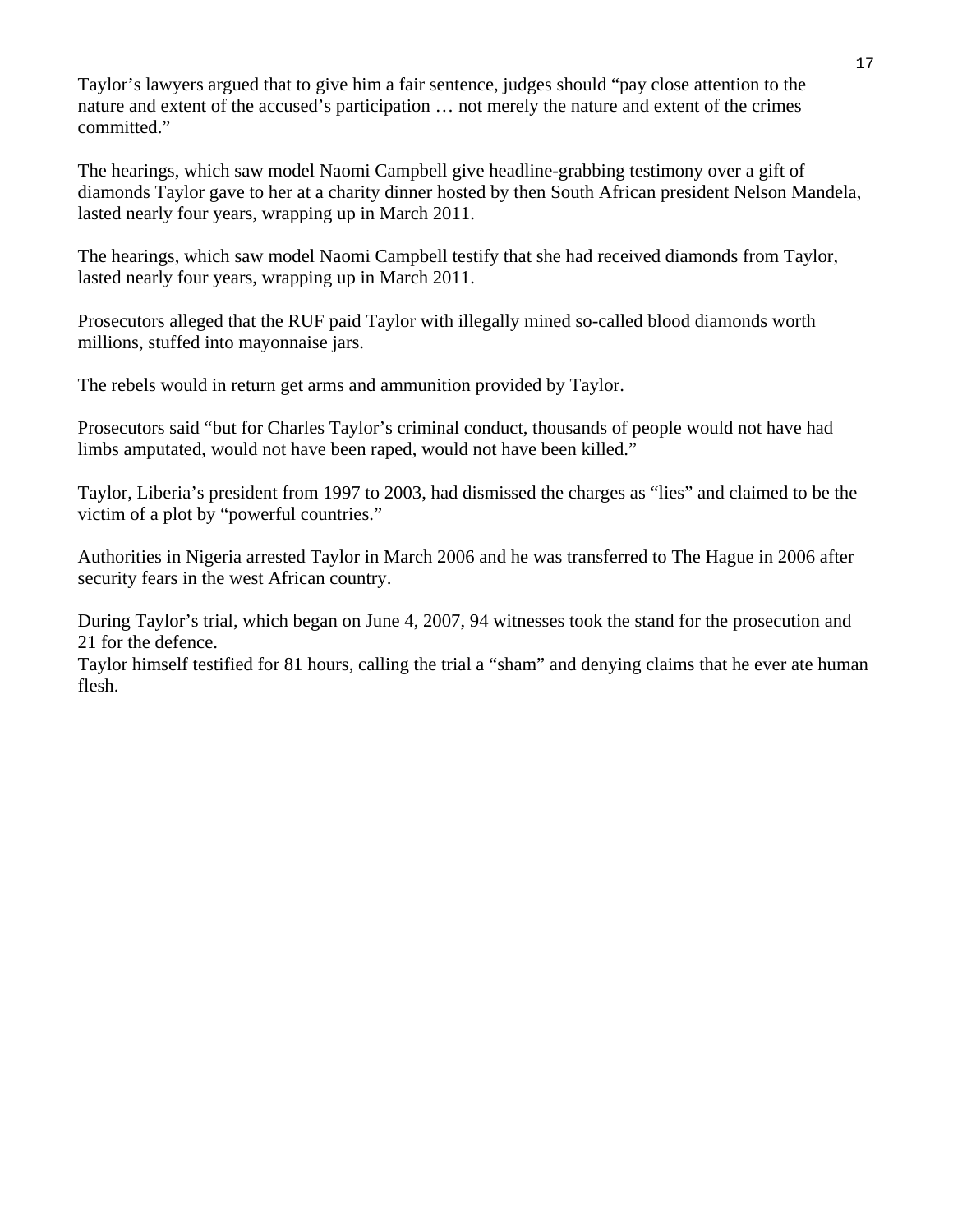# **If Charles Taylor Can Be Tried for War Crimes, Why Not Kissinger?**

Reed Brody

Brussels

Should Vladimir Putin be studying the conviction of Charles Taylor, the former Liberian president? What about Henry Kissinger?

In April a United Nations–backed special tribunal in The Hague convicted Taylor of "aiding and abetting" the rebels in neighboring Sierra Leone as they committed horrific abuses against civilians. The rebels' crimes, which included their signature atrocity of cutting off victims' arms and legs, as well as forcing children to execute their parents, were among the most heartless I have ever investigated.

The Spanish Supreme Court has effectively ended the career of the judge who dared to revisit the crimes of the Franco era. But the real losers are those who relied on him to defend human rights, from Spain to Guantánamo.

As the war on terrorism gears up, governments around the world are already justifying repression in the name of that cause, while the Bush Administration and its allies send signals that they may look the other way.

The verdict marked the first time since the post–World War II Nuremberg trials that a former head of state has been convicted by an international tribunal of war crimes and crimes against humanity. What may be of more lasting significance, however, is that Taylor was not convicted for oppressing his own people though he did that as well—but for his material support to abusive forces in another country. In that respect, the decision speaks not just to tinpot dictators but to leaders of countries who fight proxy wars by knowingly giving client states or rebel allies the means to commit atrocities.

Following precedents from the Yugoslavia war crimes tribunal, the court—officially called the Special Court for Sierra Leone—said that "aiding and abetting" requires that the accused give "practical assistance, encouragement, or moral support which had a substantial effect on the perpetration of a crime." The accused must have known that his acts "would assist the commission of the crime by the perpetrator" or be aware "of the substantial likelihood" that they would.

In Taylor's case, the court found that he knew of the atrocities being committed against civilians by his Sierra Leonean allies "and of their propensity to commit crimes." Nevertheless, the court said, Taylor continued to ship arms to the rebels and provide them with political and moral support and encouragement. The principle is akin to giving more ammunition to an armed man on a killing spree.

It's striking that the very same legal reasoning could apply to those in Washington, Moscow or elsewhere who provide military assistance to abusive forces half a world away. Take, for example, the case of former US Secretary of State Henry Kissinger and East Timor. Declassified documents reveal that after the Timorese declaration of independence from Portugal in 1975, Kissinger and President Gerald Ford, fearing that the new country would become a communist outpost, gave Indonesian President Suharto the green light to invade the island in a Jakarta meeting the day before the invasion.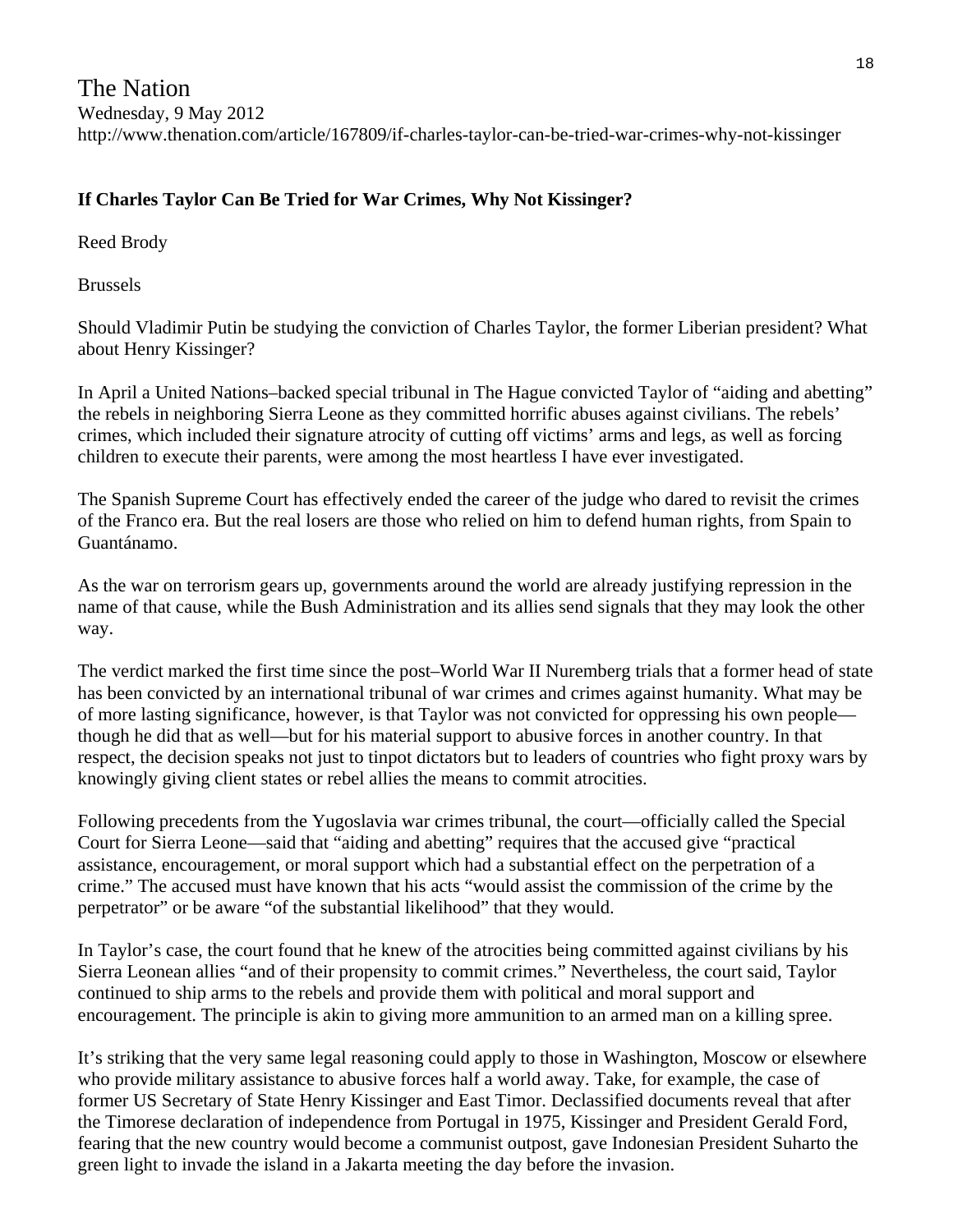The United States was then supplying Indonesia's military with 90 percent of its arms, and Kissinger himself described their relationship as that of "donor-client." As the civilian death toll from the invasion climbed into the tens of thousands and the reports of atrocities mounted, Kissinger ensured that US arms continued to flow to the invading forces despite Congressional strictures. Estimates of those who died from military action, starvation or disease range from 100,000 to 180,000—roughly one-seventh to onefourth of the entire population of East Timor.

The reasoning might also apply to Russian leaders if it were found that they gave Syrian President Bashar al-Assad the means to massacre his own people. Russia (and before it the Soviet Union) has long supplied Syria with the bulk of its weapons. But even during the latest crackdown, which has become increasingly brutal—including the shelling of Syrian cities with heavy artillery—Russian exports of arms and ammunition have continued. While Russian officials say the weapons are used for defensive purposes, others allege that the shipments include sniper rifles of the kind used by Syrian government forces against protesters.

To be sure, it is hard to imagine a case against a Russian or American leader reaching an international court. Neither country has ratified the statute authorizing the International Criminal Court, and both can veto any Security Council referral to the ICC. Unfortunately, the most powerful, and those whom they protect, still appear to be beyond the reach of the developing architecture of international justice.

Even so, the Taylor decision should give pause not only to leaders who kill their own people but also to those who would arm and support them. As such, it could be a major advance for human rights.

*About the Author, Reed Brody is Counsel and Spokesperson for Human Rights Watch in Brussels. Also by the Author, The Conviction of Baltasar Garzón*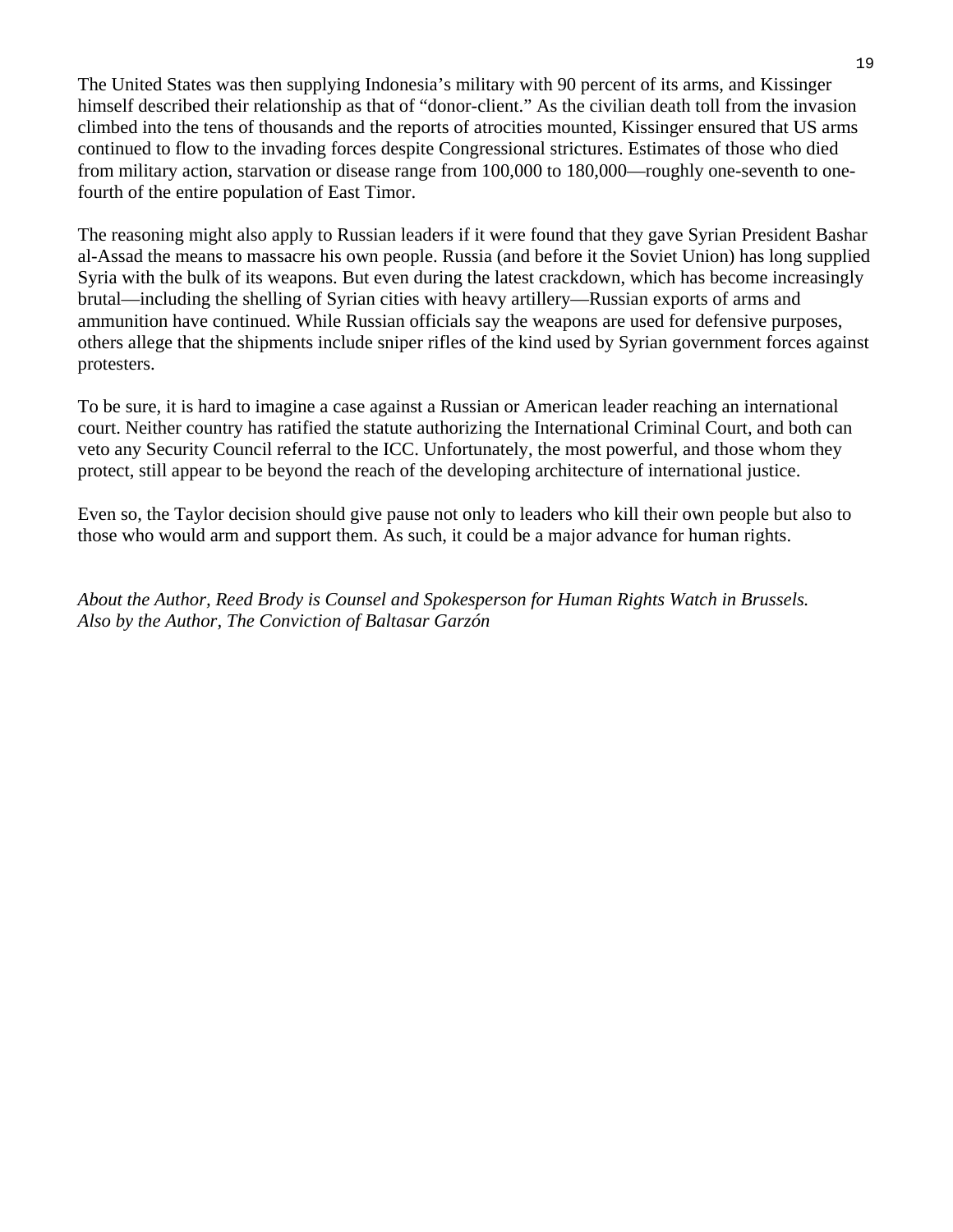# Daily Maverick Friday, 11 May 2012

# **D-Day for the ICC in Africa**



Africa and the ICC have an intense and complicated relationship. The African Union would like to change this and have Africa take responsibility for enforcing its own justice, and it's meeting to do exactly this. But don't expect the ICC to go anywhere yet. By SIMON ALLISON.

In Addis Ababa, the Ethiopian-flavoured African capital with a less than stellar reputation for justice, a select group of African lawyers, jurists and diplomats is meeting to discuss one of the most contentious issues: the International Criminal Court and how Africa should deal with it.

They'll have a lot to discuss. Africa and the ICC have a short, but difficult history. The international court tasked with prosecuting the very worst of humanity, mass murderers and the war criminals, is a recent invention. This year, it's only a decade old, but already its influence stretches far beyond its fancy courtroom in The Hague.

The court has been particularly busy in Africa. In fact, African leaders believe it's only been busy in Africa. Look at its list of ongoing cases and situations being investigated by the court, and you will see a succession of African faces. There's Joseph Kony, warlord extraordinaire and social media phenomenon, President Omar Al-Bashir, Sudanese president and the first sitting head of state to be indicted; a selection of top Kenyan politicians, including two presidential candidates and a few Gaddafis, among others.

There are no Asian faces, no white faces, no Latin American or Arab faces (Gaddafi, I will remind you, clung vociferously to the concept that he was African before he was anything else). This has created a perception that Africans are being unfairly targeted. "We are neither against justice nor against the court, we are against the way justice is being rendered," said African Union Commission chairman Jean Ping. "Why is nobody else except Africans being tried by this Court? This is the question we are asking ourselves."

Indisputably, the court does appear to have a bias towards trying Africans and investigating African conflicts. There is, however, some reason for it. The ICC is the product of a very delicate set of negotiations that resulted in the Rome Statute, an international treaty which among other things established the ICC. However, the court was given strict guidelines on how to operate and what exactly it could investigate. Its investigations are limited to those requested by a specific country, when it doesn't have the capacity to administer justice itself and those referred to it by the United Nations Security Council. Much as it might want to, the court is at the mercy of international